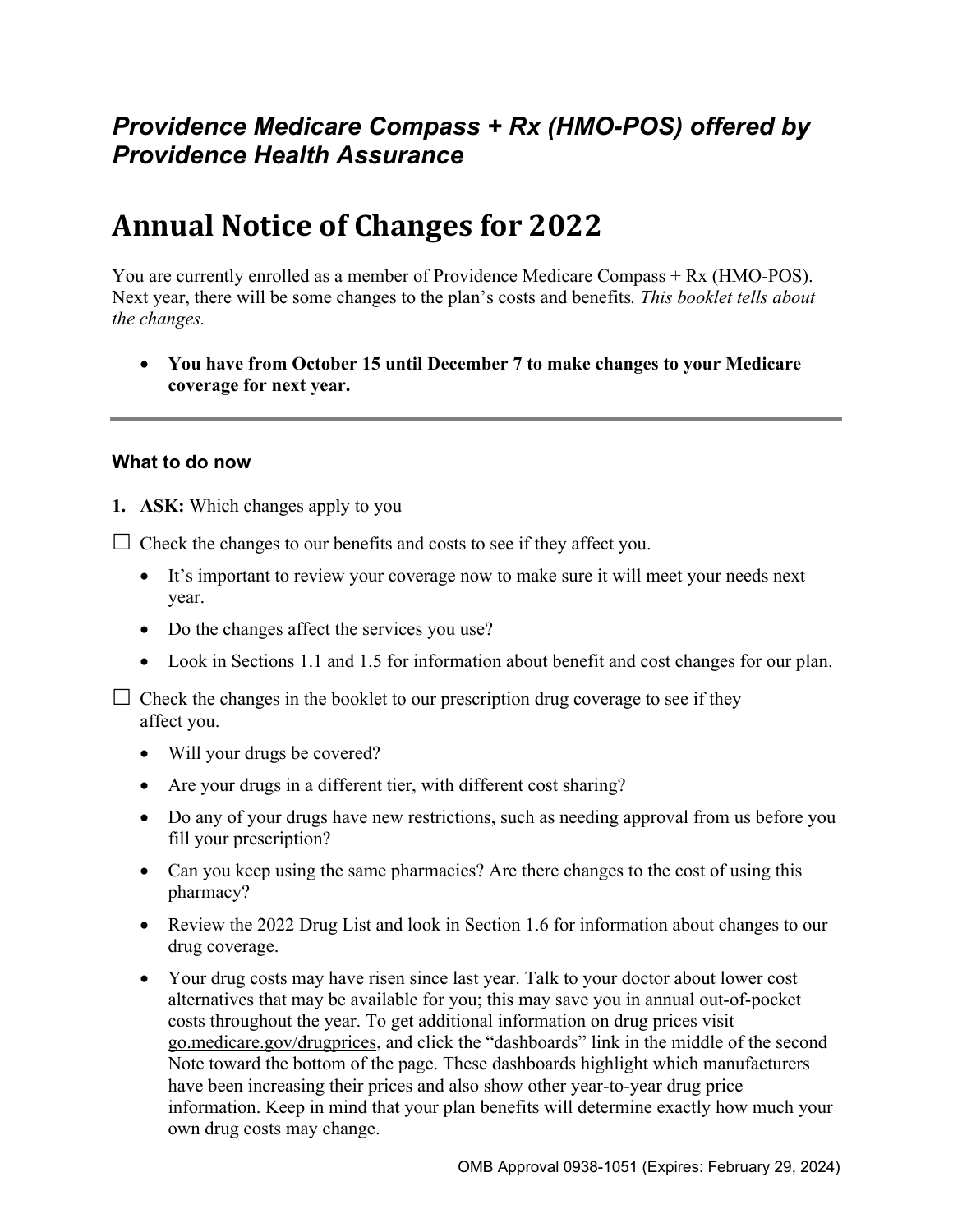$\Box$  Check to see if your doctors and other providers will be in our network next year.

- Are your doctors, including specialists you see regularly, in our network?
- What about the hospitals or other providers you use?
- Look in Sections 1.3 and 1.4 for information about our *Provider and Pharmacy Directory*.
- $\Box$  Think about your overall health care costs.
	- How much will you spend out-of-pocket for the services and prescription drugs you use regularly?
	- How much will you spend on your premium and deductibles?
	- How do your total plan costs compare to other Medicare coverage options?
- $\Box$  Think about whether you are happy with our plan.
- **2. COMPARE:** Learn about other plan choices

 $\Box$  Check coverage and costs of plans in your area.

- Use the personalized search feature on the Medicare Plan Finder at [www.medicare.gov/plan-compare](http://www.medicare.gov/plan-compare) website.
- Review the list in the back of your *Medicare & You 2022* handbook.
- Look in Section 3.2 to learn more about your choices.

 $\Box$  Once you narrow your choice to a preferred plan, confirm your costs and coverage on the plan's website.

- **3. CHOOSE:** Decide whether you want to change your plan
	- If you don't join another plan by December 7, 2021, you will be enrolled in Providence Medicare Compass + Rx (HMO-POS).
	- To change to a **different plan** that may better meet your needs, you can switch plans between October 15 and December 7.
- **4. ENROLL:** To change plans, join a plan between **October 15** and **December 7, 2021** 
	- If you don't join another plan by **December 7, 2021**, you will be enrolled in Providence Medicare Compass + Rx (HMO-POS).
	- If you join another plan by **December 7, 2021**, your new coverage will start on **January 1, 2022.** You will be automatically disenrolled from your current plan.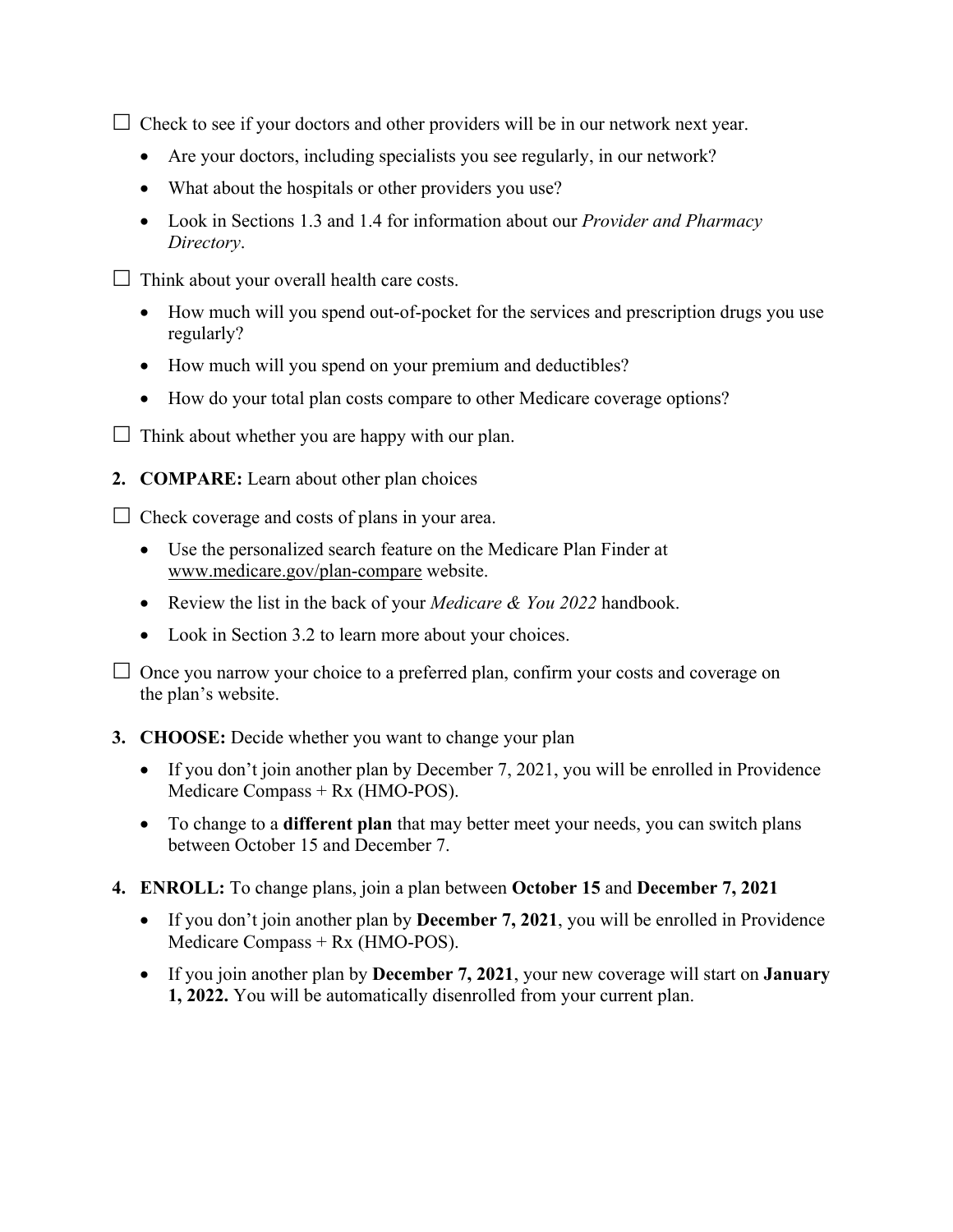### **Additional Resources**

- Please contact our Customer Service number at 503-574-8000 or 1-800-603-2340 for additional information. (TTY users should call 711.) Hours are 8 a.m. to 8 p.m. (Pacific Time), seven days a week.
- This information is available in a different format, including large print and braille.
- **Coverage under this Plan qualifies as Qualifying Health Coverage (QHC)** and satisfies the Patient Protection and Affordable Care Act's (ACA) individual shared responsibility requirement. Please visit the Internal Revenue Service (IRS) website at [www.irs.gov/Affordable-Care-Act/Individuals-and-Families](http://www.irs.gov/Affordable-Care-Act/Individuals-and-Families) for more information.

### **About Providence Medicare Compass + Rx (HMO-POS)**

- Providence Medicare Advantage Plans is an HMO, HMO-POS and HMO SNP with Medicare and Oregon Health Plan contracts. Enrollment in Providence Medicare Advantage Plans depends on contract renewal.
- When this booklet says "we," "us," or "our," it means Providence Health Assurance. When it says "plan" or "our plan," it means Providence Medicare Compass + Rx (HMO-POS).

H9047\_2022ANOC08\_M File & Use 09052021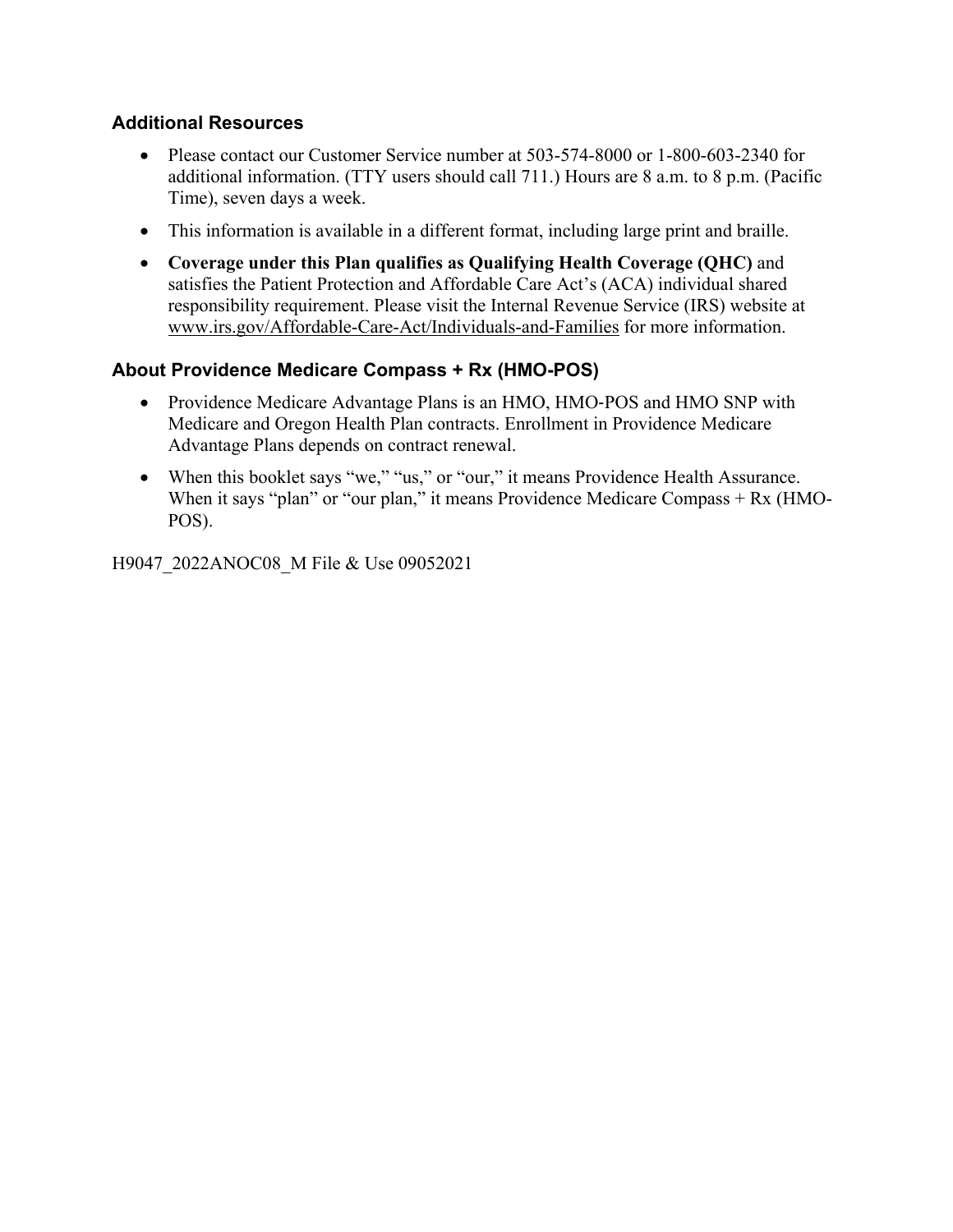# <span id="page-3-0"></span>**Summary of Important Costs for 2022**

The table below compares the 2021 costs and 2022 costs for Providence Medicare Compass + Rx (HMO-POS) in several important areas. **Please note this is only a summary of changes**. A copy of the *Evidence of Coverage* is located on our website at

[www.ProvidenceHealthAssurance.com](http://www.ProvidenceHealthAssurance.com). You may also call Customer Service to ask us to mail you an *Evidence of Coverage*.

| Cost                                                                                                                                           | 2021 (this year)                                                                                                                                                                                                                                                                                     | 2022 (next year)                                                                                                                                                                                                                                                                                     |
|------------------------------------------------------------------------------------------------------------------------------------------------|------------------------------------------------------------------------------------------------------------------------------------------------------------------------------------------------------------------------------------------------------------------------------------------------------|------------------------------------------------------------------------------------------------------------------------------------------------------------------------------------------------------------------------------------------------------------------------------------------------------|
| Monthly plan premium*<br>* Your premium may be higher or<br>lower than this amount. See<br>Section 1.1 for details.                            | \$55                                                                                                                                                                                                                                                                                                 | \$55                                                                                                                                                                                                                                                                                                 |
| Maximum out-of-pocket amount<br>This is the most you will pay<br>out-of-pocket for your covered<br>services.<br>(See Section 1.2 for details.) | \$5,900 when using your<br>in-network benefit<br>$$10,000$ when using your<br>Point-of-Service (POS)<br>benefit                                                                                                                                                                                      | \$5,900 when using your<br>in-network benefit<br>\$10,000 when using your<br>Point-of-Service (POS)<br>benefit                                                                                                                                                                                       |
| <b>Doctor office visits</b>                                                                                                                    | Primary care visits in-<br>network:<br>\$10 copayment per visit<br>Primary care visits when<br>using your POS benefit:<br>\$25 copayment per visit<br>Specialist visits in-<br>network:<br>\$40 copayment per visit<br>Specialist visits when<br>using your POS benefit:<br>\$50 copayment per visit | Primary care visits in-<br>network:<br>\$10 copayment per visit<br>Primary care visits when<br>using your POS benefit:<br>\$25 copayment per visit<br>Specialist visits in-<br>network:<br>\$40 copayment per visit<br>Specialist visits when<br>using your POS benefit:<br>\$50 copayment per visit |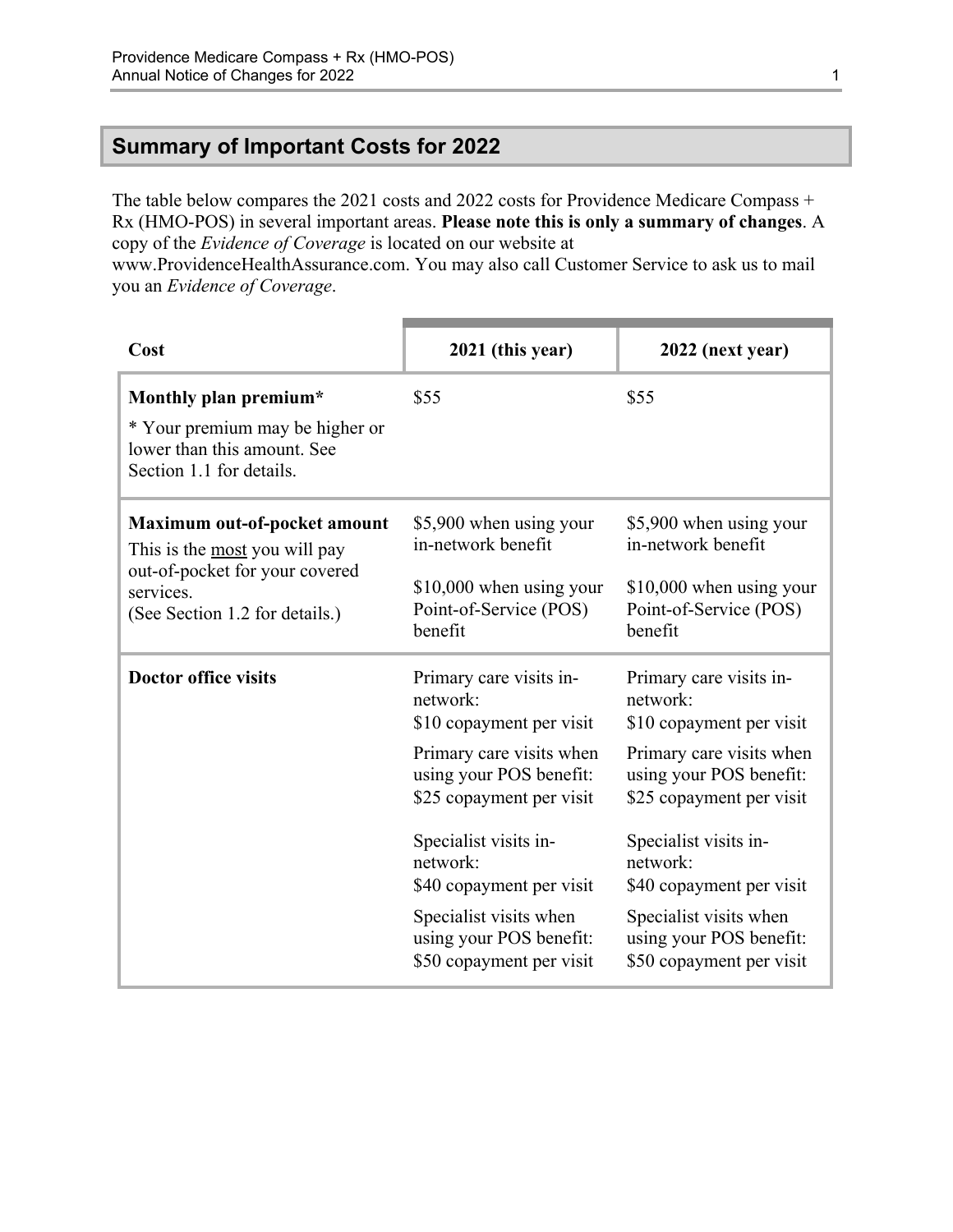| Cost                                                                                                                                                                                                                                                                                                                                                          | 2021 (this year)                                                                                                                                                                                                                            | 2022 (next year)                                                                                                                                                                                                                            |
|---------------------------------------------------------------------------------------------------------------------------------------------------------------------------------------------------------------------------------------------------------------------------------------------------------------------------------------------------------------|---------------------------------------------------------------------------------------------------------------------------------------------------------------------------------------------------------------------------------------------|---------------------------------------------------------------------------------------------------------------------------------------------------------------------------------------------------------------------------------------------|
| <b>Inpatient hospital stays</b><br>Includes inpatient acute, inpatient<br>rehabilitation, long-term care<br>hospitals and other types of<br>inpatient hospital services.<br>Inpatient hospital care starts the<br>day you are formally admitted to<br>the hospital with a doctor's order.<br>The day before you are discharged<br>is your last inpatient day. | Hospital stays in-<br>network:<br>\$360 copayment each day<br>for days 1-5 per<br>admission and there is no<br>coinsurance, copayment,<br>or deductible each day for<br>day 6 and beyond for<br>Medicare-covered<br>inpatient hospital care | Hospital stays in-<br>network:<br>\$360 copayment each day<br>for days 1-5 per<br>admission and there is no<br>coinsurance, copayment,<br>or deductible each day for<br>day 6 and beyond for<br>Medicare-covered<br>inpatient hospital care |
|                                                                                                                                                                                                                                                                                                                                                               | Hospital stays when<br>using your POS benefit:<br>30% of the total cost per<br>admission for Medicare-<br>covered inpatient hospital<br>care                                                                                                | Hospital stays when<br>using your POS benefit:<br>30% of the total cost per<br>admission for Medicare-<br>covered inpatient hospital<br>care                                                                                                |
| <b>Part D prescription drug</b><br>coverage                                                                                                                                                                                                                                                                                                                   | Deductible: \$175                                                                                                                                                                                                                           | Deductible: \$0                                                                                                                                                                                                                             |
| (See Section 1.6 for details.)                                                                                                                                                                                                                                                                                                                                | Copayment/Coinsurance<br>during the Initial<br>Coverage Stage:                                                                                                                                                                              | Copayment/Coinsurance<br>during the Initial<br>Coverage Stage:                                                                                                                                                                              |
|                                                                                                                                                                                                                                                                                                                                                               | Drug Tier 1: \$3 per<br>prescription at a<br>preferred network<br>pharmacy or \$14 per<br>prescription at a<br>network pharmacy                                                                                                             | Drug Tier 1: \$3 per<br>prescription at a<br>preferred network<br>pharmacy or \$14 per<br>prescription at a<br>network pharmacy                                                                                                             |
| To find out which drugs are Select<br>Insulins, review the most recent<br>Drug List we provided<br>electronically. You can identify<br>Select Insulins by looking in the<br>formulary. They are indicated by<br>"SI" in the Requirements/Limits                                                                                                               | Drug Tier 2: \$12 per<br>prescription at a<br>preferred network<br>pharmacy or \$20 per<br>prescription at a<br>network pharmacy                                                                                                            | Drug Tier 2: \$12 per<br>prescription at a<br>preferred network<br>pharmacy or \$20 per<br>prescription at a<br>network pharmacy                                                                                                            |
| section of the formulary. If you<br>have questions about the Drug List,<br>you can also call Customer Service<br>(Phone numbers for Customer)<br>Service are found in Section 7.1 of<br>this booklet).                                                                                                                                                        | Additional coverage<br>for Select Insulins not<br>available                                                                                                                                                                                 | \$10-\$20 for Select<br>Insulins per month                                                                                                                                                                                                  |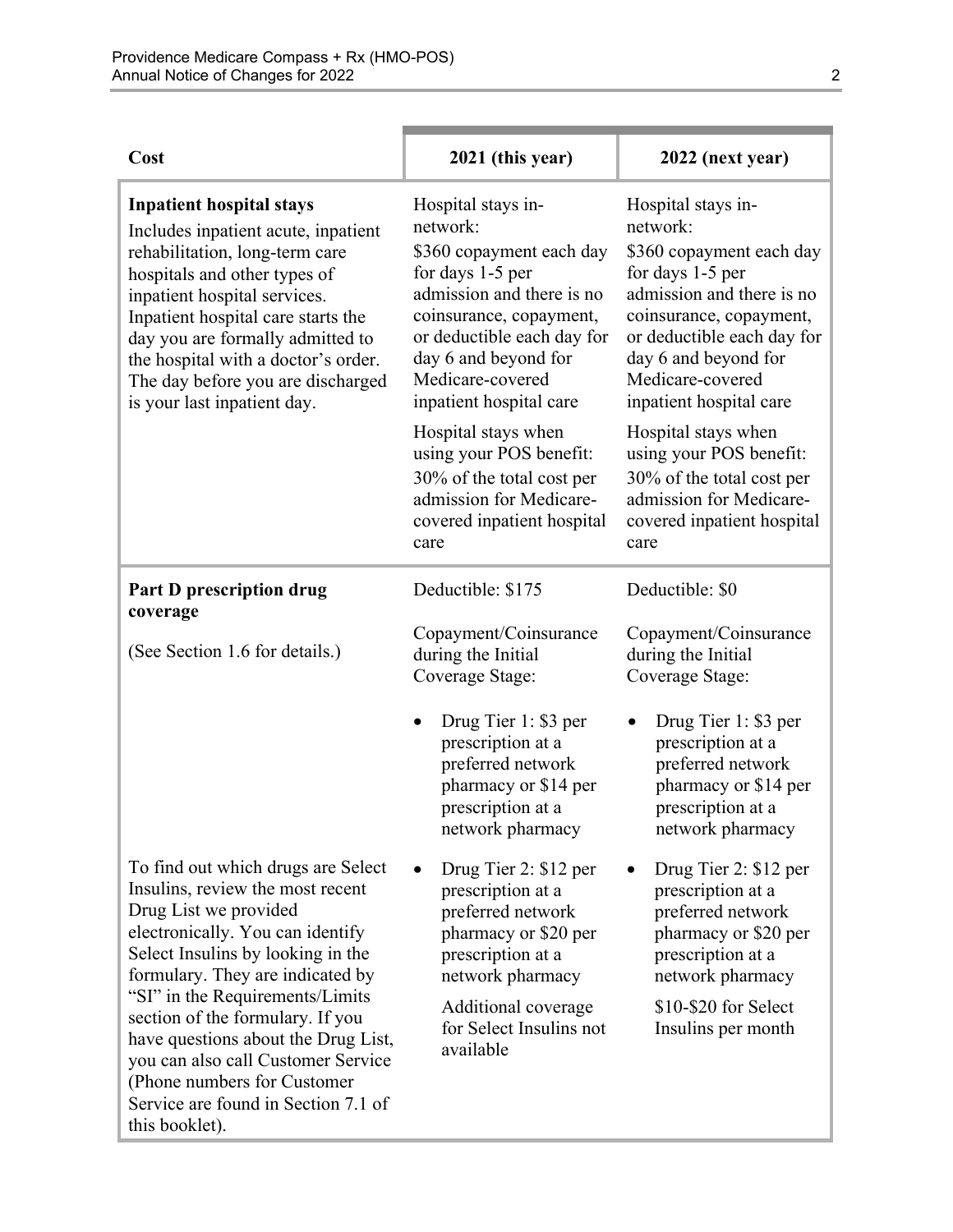| Cost | 2021 (this year)                                                                                                                    | 2022 (next year)                                                                                                                    |
|------|-------------------------------------------------------------------------------------------------------------------------------------|-------------------------------------------------------------------------------------------------------------------------------------|
|      | Drug Tier 3: \$47 per<br>prescription at a<br>preferred network<br>pharmacy or \$47 per<br>prescription at a<br>network pharmacy    | Drug Tier 3: \$47 per<br>prescription at a<br>preferred network<br>pharmacy or \$47 per<br>prescription at a<br>network pharmacy    |
|      | Additional coverage<br>for Select Insulins not<br>available                                                                         | \$35 for Select<br>Insulins per month                                                                                               |
|      | Drug Tier 4: \$100 per<br>prescription at a<br>preferred network<br>pharmacy or \$100 per<br>prescription at a<br>network pharmacy  | Drug Tier 4: \$100 per<br>prescription at a<br>preferred network<br>pharmacy or \$100 per<br>prescription at a<br>network pharmacy  |
|      | Drug Tier 5: $29\%$ of<br>the total cost at a<br>preferred network<br>pharmacy or 29% of<br>the total cost at a<br>network pharmacy | Drug Tier 5: $33\%$ of<br>the total cost at a<br>preferred network<br>pharmacy or 33% of<br>the total cost at a<br>network pharmacy |
|      | Drug Tier 6: Not<br>covered                                                                                                         | Drug Tier 6: \$0 per<br>prescription at a<br>preferred network<br>pharmacy or \$0 per<br>prescription at a<br>network pharmacy      |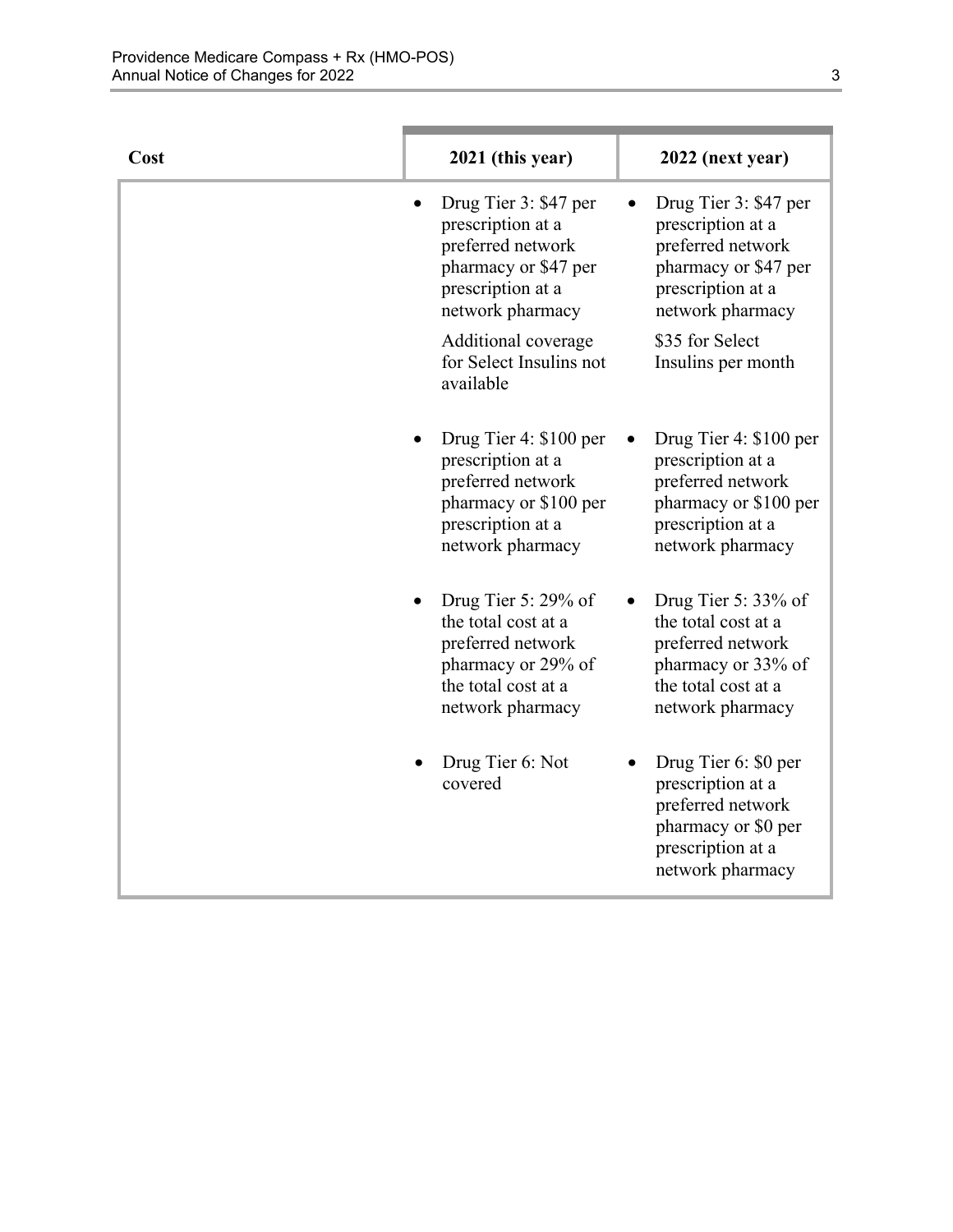# *Annual Notice of Changes* **for 2022 Table of Contents**

| <b>SECTION 1</b> | Changes to Benefits and Costs for Next Year 5                                     |  |
|------------------|-----------------------------------------------------------------------------------|--|
|                  |                                                                                   |  |
|                  |                                                                                   |  |
|                  |                                                                                   |  |
|                  |                                                                                   |  |
|                  |                                                                                   |  |
|                  |                                                                                   |  |
| <b>SECTION 2</b> |                                                                                   |  |
| <b>SECTION 3</b> |                                                                                   |  |
|                  | Section 3.1 – If you want to stay in Providence Medicare Compass + Rx (HMO-POS)19 |  |
|                  |                                                                                   |  |
| <b>SECTION 4</b> |                                                                                   |  |
| <b>SECTION 5</b> | Programs That Offer Free Counseling about Medicare 21                             |  |
| <b>SECTION 6</b> | Programs That Help Pay for Prescription Drugs21                                   |  |
| <b>SECTION 7</b> |                                                                                   |  |
|                  | Section 7.1 – Getting Help from Providence Medicare Compass + Rx (HMO-POS) 22     |  |
|                  |                                                                                   |  |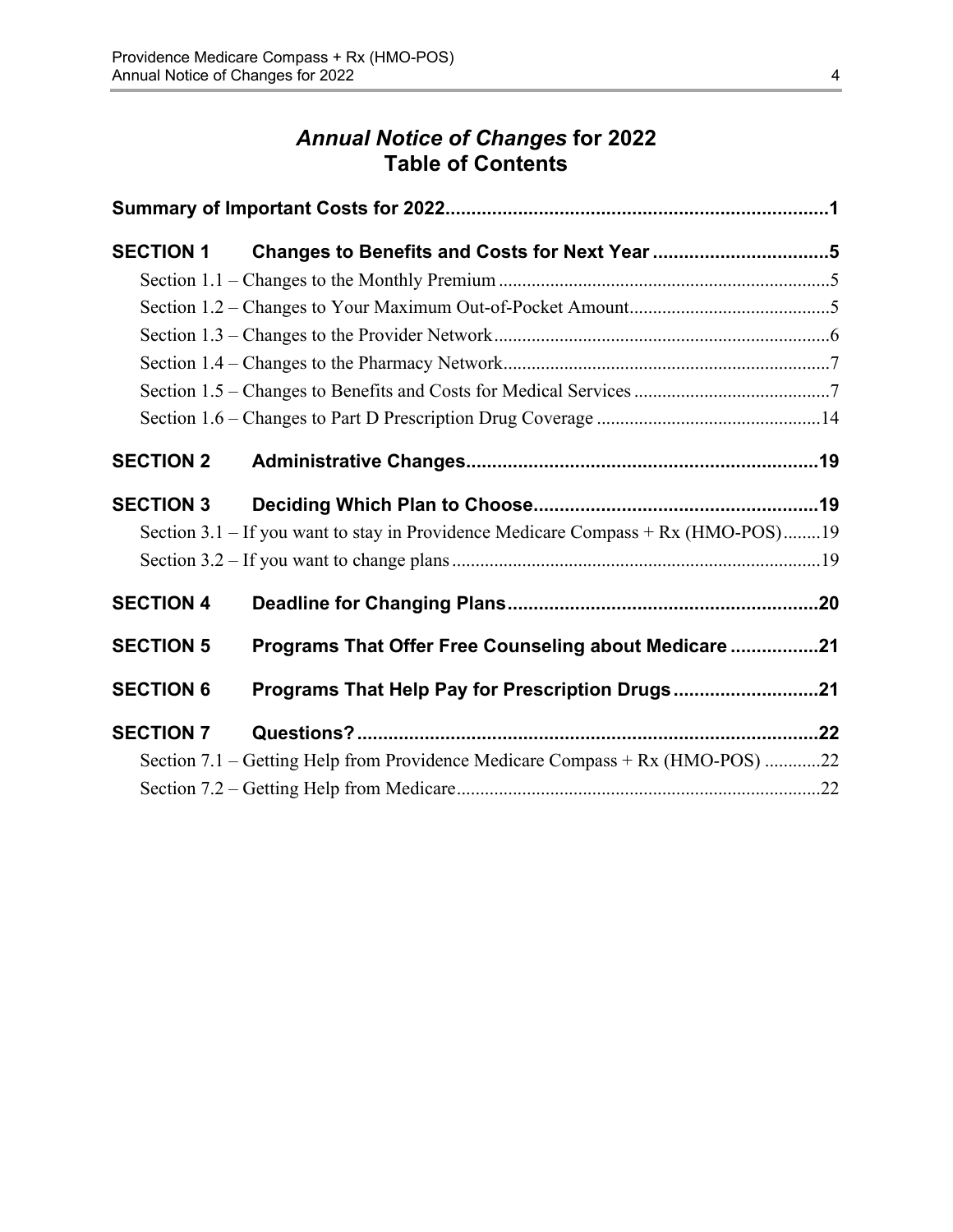# <span id="page-7-0"></span>**SECTION 1 Changes to Benefits and Costs for Next Year**

# <span id="page-7-1"></span>**Section 1.1 – Changes to the Monthly Premium**

| Cost                                                              | 2021 (this year)                         | 2022 (next year)                                        |
|-------------------------------------------------------------------|------------------------------------------|---------------------------------------------------------|
| <b>Monthly premium</b>                                            | \$55                                     | \$55                                                    |
| (You must also continue to pay your)<br>Medicare Part B premium.) |                                          | There is no change for<br>the upcoming benefit<br>year. |
| <b>Optional Supplemental Dental</b><br>Coverage monthly premium   | Providence Dental<br>Basic<br>\$33.70    | Providence Dental<br>Basic<br>\$32.50                   |
| <b>Optional Supplemental Dental</b><br>Coverage monthly premium   | Providence Dental<br>Enhanced<br>\$46.50 | Providence Dental<br>Enhanced<br>\$45.10                |

- Your monthly plan premium will be *more* if you are required to pay a lifetime Part D late enrollment penalty for going without other drug coverage that is at least as good as Medicare drug coverage (also referred to as "creditable coverage") for 63 days or more.
- If you have a higher income, you may have to pay an additional amount each month directly to the government for your Medicare prescription drug coverage.
- Your monthly premium will be *less* if you are receiving "Extra Help" with your prescription drug costs. Please see Section 6 regarding "Extra Help" from Medicare.

### <span id="page-7-2"></span>**Section 1.2 – Changes to Your Maximum Out-of-Pocket Amount**

 amount, you generally pay nothing for covered services for the rest of the year. To protect you, Medicare requires all health plans to limit how much you pay "out-of-pocket" during the year. This limit is called the "maximum out-of-pocket amount." Once you reach this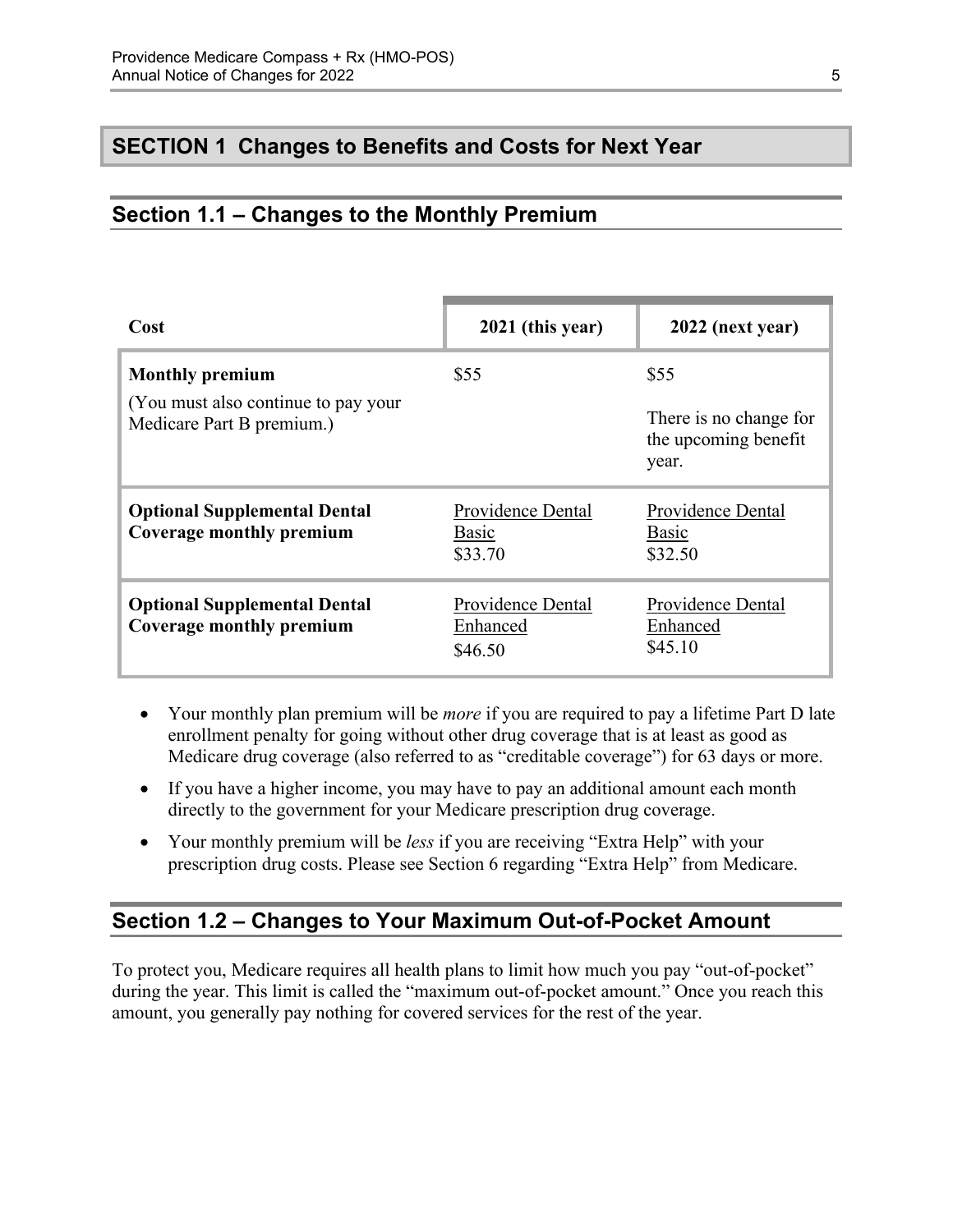| Cost                                                                                                                                                                                                                                                                       | 2021 (this year)                              | 2022 (next year)                                                                                                                                                                                                                                                                                                                |
|----------------------------------------------------------------------------------------------------------------------------------------------------------------------------------------------------------------------------------------------------------------------------|-----------------------------------------------|---------------------------------------------------------------------------------------------------------------------------------------------------------------------------------------------------------------------------------------------------------------------------------------------------------------------------------|
| Maximum out-of-pocket amount<br>Your costs for covered medical<br>services (such as copays) count<br>toward your maximum out-of-<br>pocket amount. Your plan premium<br>and your costs for prescription<br>drugs do not count toward your<br>maximum out-of-pocket amount. | \$5,900 In-Network<br>\$10,000 Out-of-Network | \$5,900 In-Network<br>\$10,000 Out-of-Network<br>Once you have paid<br>\$5,900 out-of-pocket for<br>covered services from in-<br>network providers, you<br>will pay nothing for your<br>covered services for the<br>rest of the calendar year.                                                                                  |
|                                                                                                                                                                                                                                                                            |                                               | Both in-network and out-<br>of-network services count<br>toward your out-of-pocket<br>costs. If you see both in-<br>network and out-of-<br>network providers, or<br>only out-of-network<br>providers, your maximum<br>out-of-pocket costs will<br>be \$10,000 for 2022.<br>There is no change for the<br>upcoming benefit year. |

# <span id="page-8-0"></span>**Section 1.3 – Changes to the Provider Network**

 **to see if your providers (primary care provider, specialists, hospitals, etc.) are in our**  There are changes to our network of providers for next year. An updated *Provider and Pharmacy Directory* is located on our website at [www.ProvidenceHealthAssurance.com/findaprovider.](http://www.ProvidenceHealthAssurance.com/findaprovider) You may also call Customer Service for updated provider information or to ask us to mail you a *Provider and Pharmacy Directory*. **Please review the 2022** *Provider and Pharmacy Directory*  **network**.

It is important that you know that we may make changes to the hospitals, doctors and specialists (providers) that are part of your plan during the year. There are a number of reasons why your provider might leave your plan, but if your doctor or specialist does leave your plan, you have certain rights and protections summarized below:

- Even though our network of providers may change during the year, we must furnish you with uninterrupted access to qualified doctors and specialists.
- We will make a good faith effort to provide you with at least 30 days' notice that your provider is leaving our plan so that you have time to select a new provider.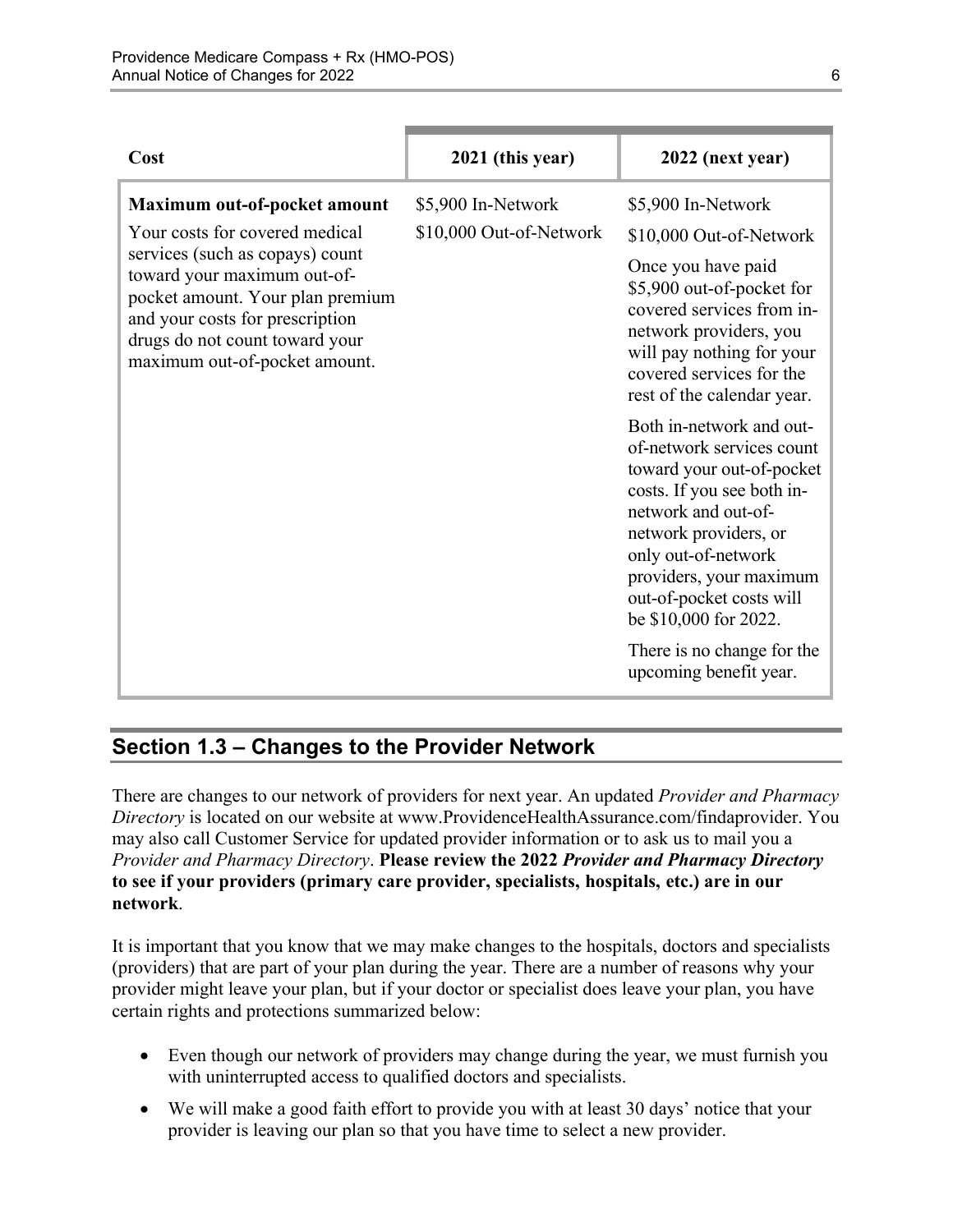- We will assist you in selecting a new qualified provider to continue managing your health care needs.
- If you are undergoing medical treatment you have the right to request, and we will work with you to ensure, that the medically necessary treatment you are receiving is not interrupted.
- If you believe we have not furnished you with a qualified provider to replace your previous provider or that your care is not being appropriately managed, you have the right to file an appeal of our decision.
- If you find out your doctor or specialist is leaving your plan, please contact us so we can assist you in finding a new provider to manage your care.

# <span id="page-9-0"></span>**Section 1.4 – Changes to the Pharmacy Network**

Amounts you pay for your prescription drugs may depend on which pharmacy you use. Medicare drug plans have a network of pharmacies. In most cases, your prescriptions are covered *only* if they are filled at one of our network pharmacies. Our network includes pharmacies with preferred cost sharing, which may offer you lower cost sharing than the standard cost sharing offered by other network pharmacies for some drugs.

There are changes to our network of pharmacies for next year. An updated *Provider and Pharmacy Directory* is located on our website at

[www.ProvidenceHealthAssurance.com/findaprovider.](http://www.ProvidenceHealthAssurance.com/findaprovider) You may also call Customer Service for updated provider information or to ask us to mail you a *Provider and Pharmacy Directory*. **Please review the 2022** *Provider and Pharmacy Directory* **to see which pharmacies are in our network**.

# <span id="page-9-1"></span>**Section 1.5 – Changes to Benefits and Costs for Medical Services**

We are changing our coverage for certain medical services next year. The information below describes these changes. For details about the coverage and costs for these services, see Chapter 4, *Medical Benefits Chart (what is covered and what you pay)*, in your *2022 Evidence of Coverage.* 

### **Opioid treatment program services**

Members of our plan with opioid use disorder (OUD) can receive coverage of services to treat OUD through an Opioid Treatment Program (OTP) which includes the following services:

- U.S. Food and Drug Administration (FDA)-approved opioid agonist and antagonist medication-assisted treatment (MAT) medications.
- Dispensing and administration of MAT medications (if applicable)
- Substance use counseling
- Individual and group therapy
- Toxicology testing
- Intake activities
- Periodic assessments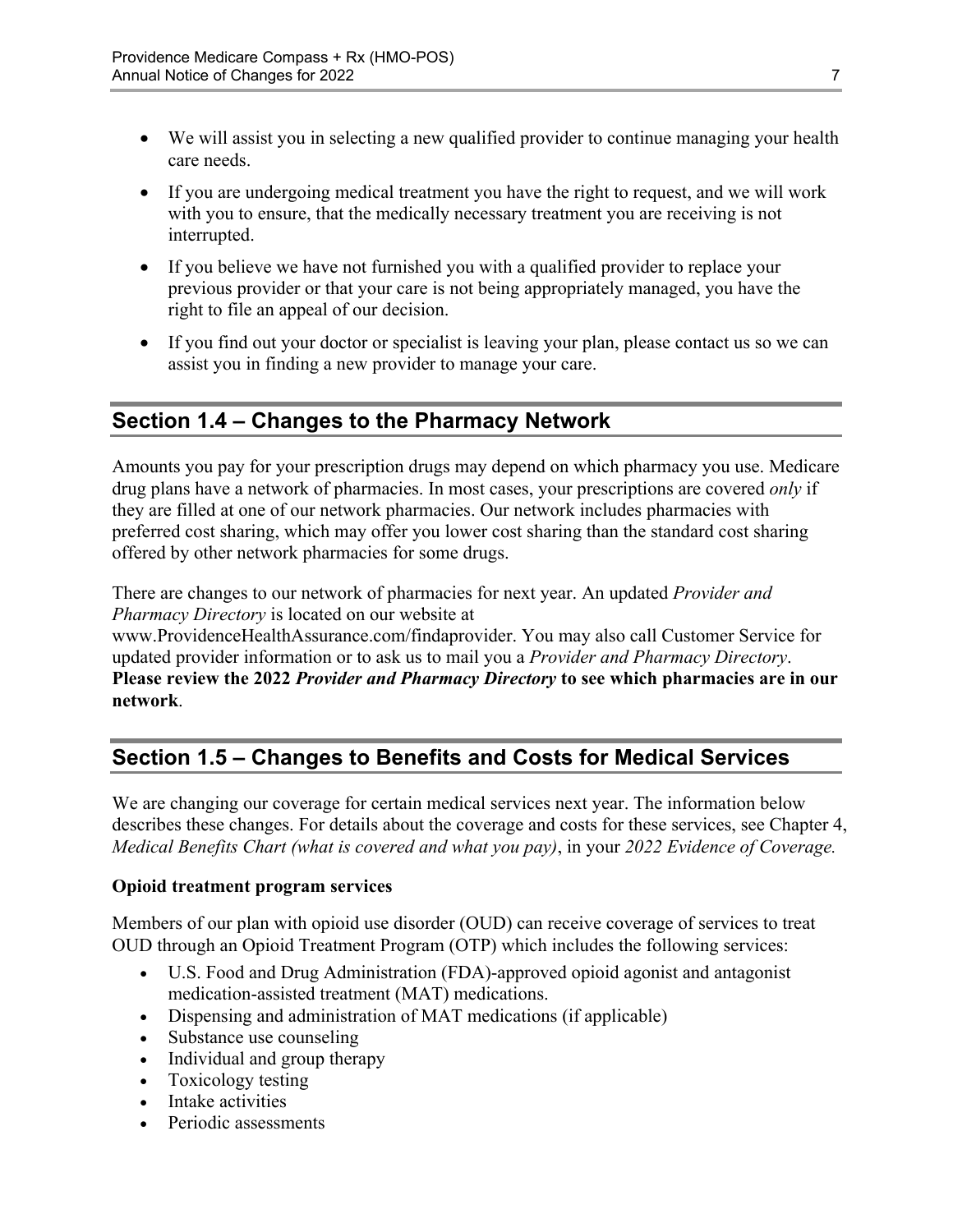| Cost                                                    | 2021 (this year)                                                                                          | 2022 (next year)                                                                                                                                                                                                                                                                                                                                                                                                                                                                                                                      |
|---------------------------------------------------------|-----------------------------------------------------------------------------------------------------------|---------------------------------------------------------------------------------------------------------------------------------------------------------------------------------------------------------------------------------------------------------------------------------------------------------------------------------------------------------------------------------------------------------------------------------------------------------------------------------------------------------------------------------------|
| <b>Dental services (embedded</b><br>routine preventive) | <b>In-Network and Out-of-</b><br><b>Network</b><br>Routine preventive dental<br>services are not covered. | <b>In-Network</b><br>You pay a \$15 copayment for<br>each preventive dental visit<br>where any of the following<br>covered services are<br>completed:                                                                                                                                                                                                                                                                                                                                                                                 |
|                                                         |                                                                                                           | Two evaluations in total<br>per calendar year<br>including a maximum of<br>one comprehensive<br>evaluation per 36 months<br>and one limited oral<br>evaluation per 12 months<br>Two cleanings (excluding)<br>periodontal cleanings) per<br>calendar year<br>Any combination of<br>bitewing x-rays, two per<br>calendar year or one full<br>mouth diagnostic x-ray,<br>for a total of two<br>Emergency palliative<br>treatment (only if no<br>services other than exam<br>and x-rays were<br>performed on the same<br>date of service) |
|                                                         |                                                                                                           | <b>Out-of-Network</b><br>Out-of-network services are<br>not covered for routine<br>preventive dental.                                                                                                                                                                                                                                                                                                                                                                                                                                 |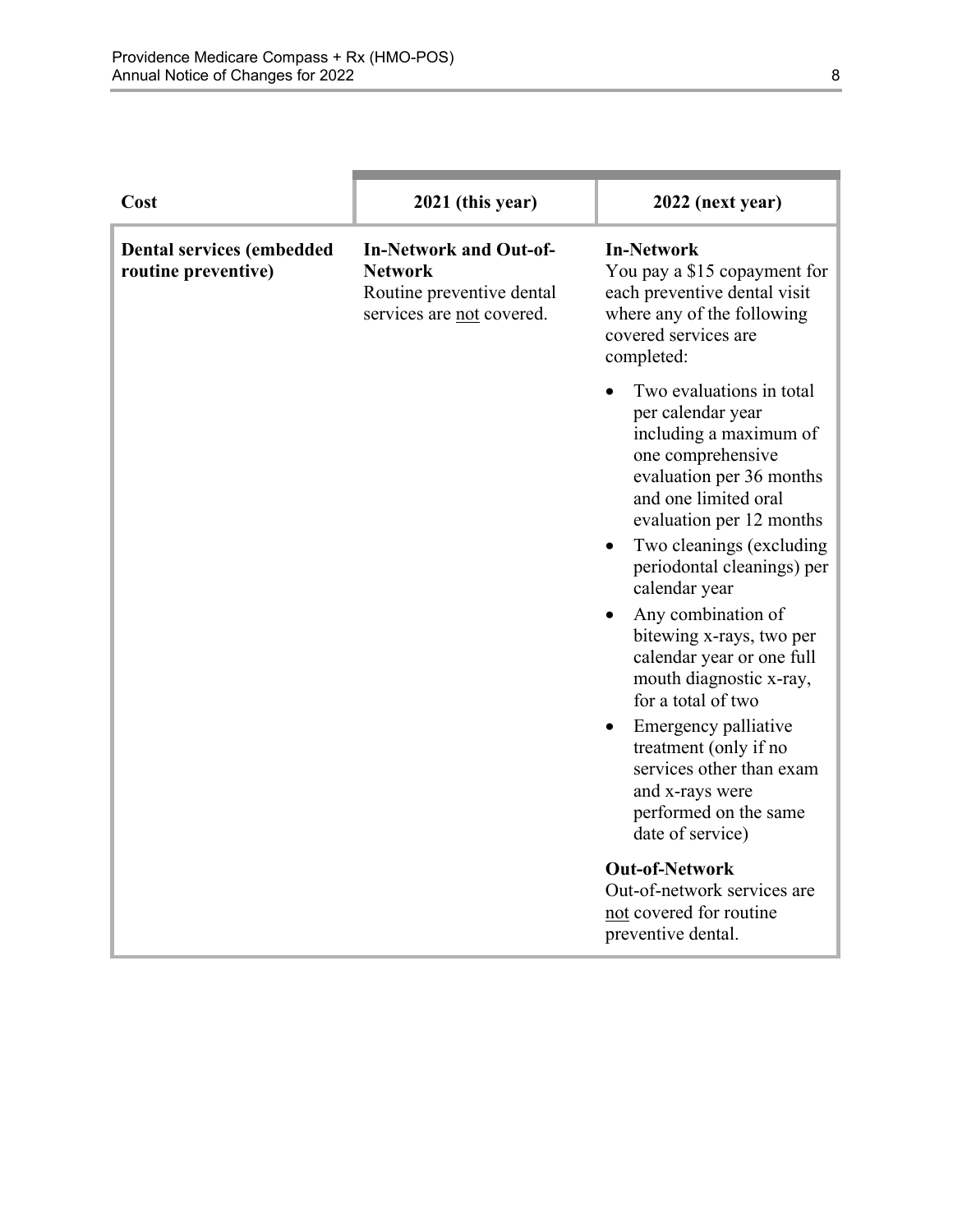| Cost                               | 2021 (this year)                                                                                                                                                                                                                                                                                                                              | 2022 (next year)                                                                                                                                                                                                                                                                                                                                                                           |
|------------------------------------|-----------------------------------------------------------------------------------------------------------------------------------------------------------------------------------------------------------------------------------------------------------------------------------------------------------------------------------------------|--------------------------------------------------------------------------------------------------------------------------------------------------------------------------------------------------------------------------------------------------------------------------------------------------------------------------------------------------------------------------------------------|
| <b>Fitness benefit</b>             | <b>In-Network</b><br>The Silver&Fit <sup>®</sup> Healthy<br>Aging and Exercise Program<br>is offered to eligible<br>Medicare Advantage<br>beneficiaries. The following<br>choices are available to you<br>at no cost: You can select one<br>fitness center membership,<br>one Stay Fit Kit, and one<br>Home Fitness Kit each<br>benefit year. | <b>In-Network</b><br>The Silver&Fit <sup>®</sup> Healthy<br>Aging and Exercise Program<br>is offered to eligible<br>Medicare Advantage<br>beneficiaries. The following<br>choices are available to you<br>at no cost: You can select one<br>fitness center membership<br>and one Home Fitness Kit<br>each benefit year.                                                                    |
|                                    |                                                                                                                                                                                                                                                                                                                                               | You also have access to the<br>Premium Fitness Network for<br>an additional cost per month.                                                                                                                                                                                                                                                                                                |
|                                    | <b>Out-of-Network</b><br>Out-of-network services are<br>not covered for the fitness<br>benefit.                                                                                                                                                                                                                                               | <b>Out-of-Network</b><br>Out-of-network services are<br>not covered for the fitness<br>benefit.                                                                                                                                                                                                                                                                                            |
| <b>Health and wellness classes</b> | <b>In-Network</b><br>Health and wellness includes<br>educational classes on the<br>topics of weight<br>management, stress<br>reduction, fall prevention,<br>pain education, osteoporosis,<br>yoga, childbirth, smoking<br>cessation, progressive<br>disorders, and nutrition<br>offered at participating<br>Providence facilities.            | <b>In-Network</b><br>Health and wellness includes<br>educational classes on the<br>topics of weight<br>management, stress<br>reduction, fall prevention,<br>pain education, urinary<br>incontinence-pelvic floor,<br>osteoporosis, yoga, smoking<br>cessation, progressive<br>disorders and nutrition. You<br>may access classes offered<br>virtually through<br>participating facilities. |
|                                    | You have an allowance of<br>\$500 for health and wellness<br>classes.                                                                                                                                                                                                                                                                         | You have an unlimited<br>allowance for health and<br>wellness classes.                                                                                                                                                                                                                                                                                                                     |
|                                    | <b>Out-of-Network</b><br>Out-of-network services are<br>not covered for health and<br>wellness classes.                                                                                                                                                                                                                                       | <b>Out-of-Network</b><br>Out-of-network services are<br>not covered for health and<br>wellness classes.                                                                                                                                                                                                                                                                                    |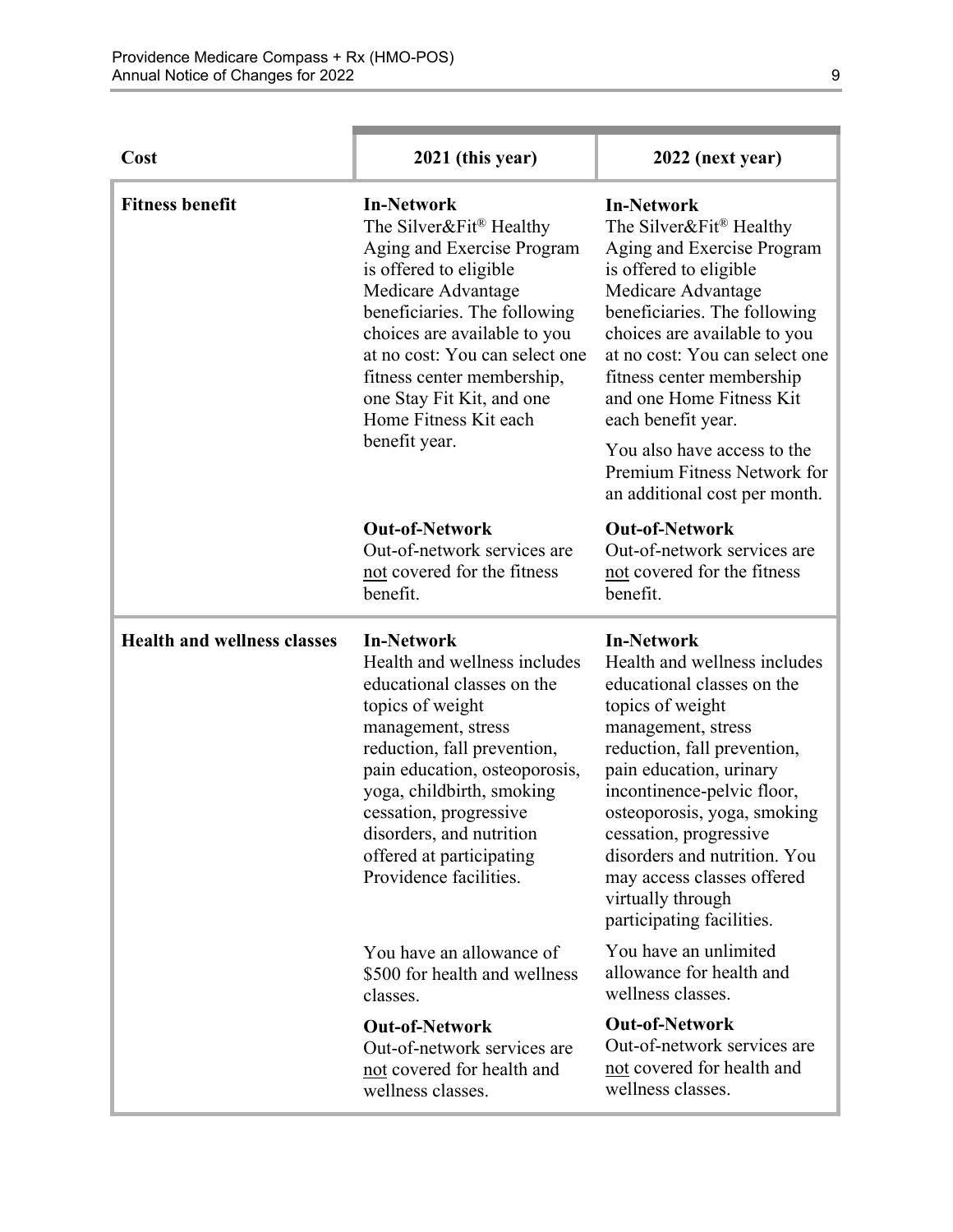| Cost                                                   | 2021 (this year)                                                                                                                 | 2022 (next year)                                                                                                                                                                                                                                       |
|--------------------------------------------------------|----------------------------------------------------------------------------------------------------------------------------------|--------------------------------------------------------------------------------------------------------------------------------------------------------------------------------------------------------------------------------------------------------|
| <b>Hearing aids</b>                                    | <b>In-Network</b><br>This benefit is administered<br>by TruHearing                                                               | <b>In-Network</b><br>This benefit is administered<br>by TruHearing                                                                                                                                                                                     |
|                                                        | Hearing Aid purchases<br>include:<br>3 provider visits within<br>$\bullet$<br>first year of hearing aid<br>purchase              | Hearing Aid purchases<br>include:<br>First year of follow-up<br>$\bullet$<br>provider visits                                                                                                                                                           |
|                                                        | 45-day trial period<br>$\bullet$<br>3-year extended warranty<br>48 batteries per aid for<br>$\bullet$<br>non-rechargeable models | 60-day trial period<br>٠<br>3-year extended warranty<br>$\bullet$<br>80 batteries per aid for<br>$\bullet$<br>non-rechargeable models                                                                                                                  |
|                                                        | <b>Out-of-Network</b><br>Out-of-network services are<br>not covered for hearing aids.                                            | <b>Out-of-Network</b><br>Out-of-network services are<br>not covered for hearing aids.                                                                                                                                                                  |
| <b>Meal delivery program</b><br>(non-Medicare-covered) | <b>In-Network and Out-of-</b><br><b>Network</b><br>Meal delivery program is not<br>covered.                                      | <b>In-Network</b><br>There is no coinsurance,<br>copayment, or deductible for<br>non-Medicare-covered meal<br>delivery program.<br>(two meals per day for 14<br>days (total of 28 meals),<br>immediately following each<br>inpatient hospitalization). |
|                                                        |                                                                                                                                  | There is no plan coverage<br>limit.                                                                                                                                                                                                                    |
|                                                        |                                                                                                                                  | <b>Out-of-Network</b><br>Out-of-network services are<br>not covered for non-<br>Medicare-covered meal<br>delivery program.                                                                                                                             |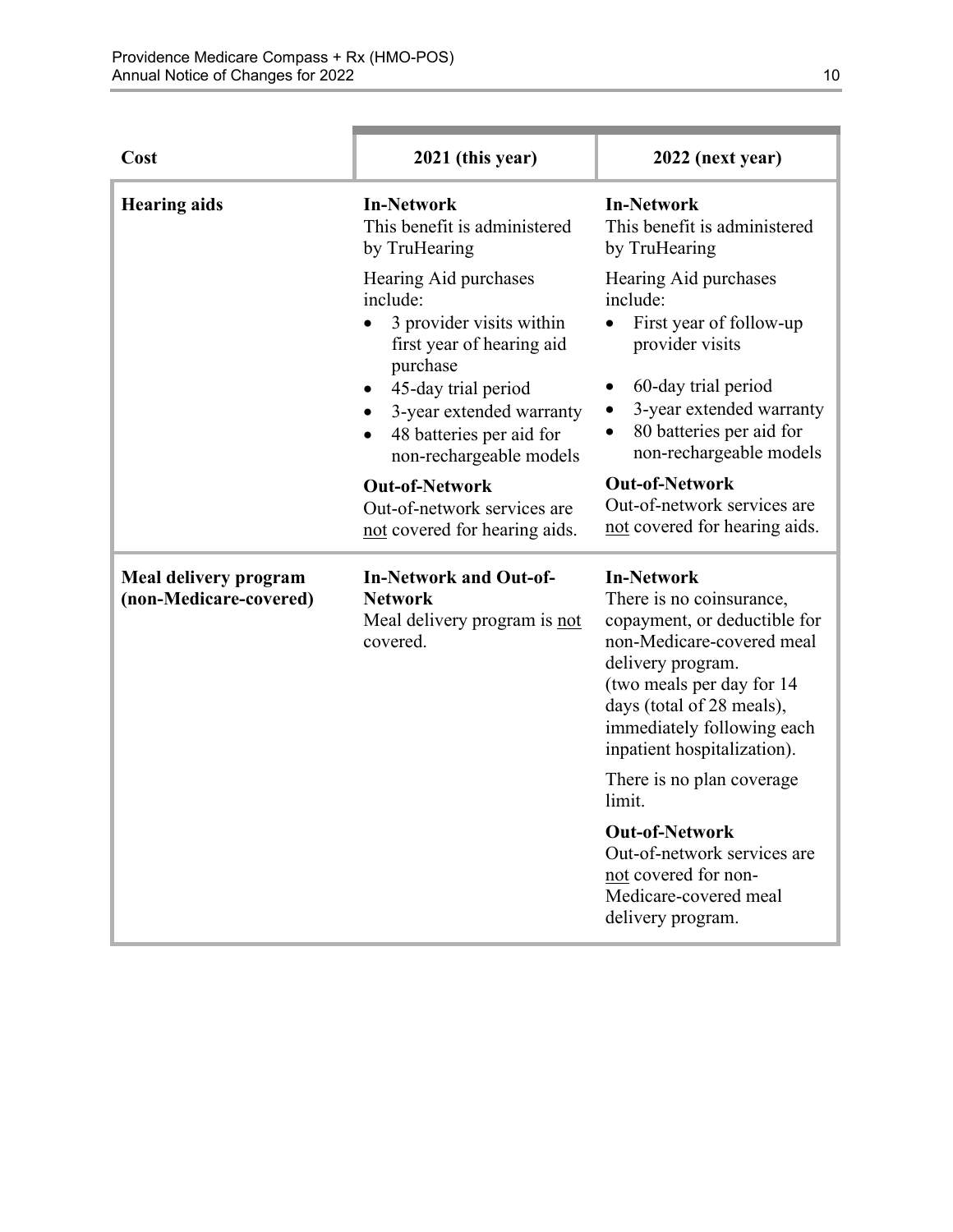| Cost                                                                                                                              | 2021 (this year)                                                                                                                                                                                                                        | 2022 (next year)                                                                                                                                                                                                                                                                                                                                                                               |
|-----------------------------------------------------------------------------------------------------------------------------------|-----------------------------------------------------------------------------------------------------------------------------------------------------------------------------------------------------------------------------------------|------------------------------------------------------------------------------------------------------------------------------------------------------------------------------------------------------------------------------------------------------------------------------------------------------------------------------------------------------------------------------------------------|
| <b>Opioid treatment program</b><br>services                                                                                       | <b>In-Network</b><br>You pay a \$10 copayment in<br>primary care setting and a<br>\$40 copayment in specialty<br>care setting for each<br>Medicare-covered opioid<br>treatment program services<br>visit.                               | <b>In-Network</b><br>There is no coinsurance,<br>copayment, or deductible for<br>services with an Opioid<br>treatment provider enrolled<br>with Medicare. You pay a<br>\$10 copayment in primary<br>care setting and you pay a<br>\$40 copayment in specialty<br>care setting for each<br>Medicare-covered opioid<br>treatment program services<br>visit.                                      |
| <b>Optional Providence Dental</b><br><b>Basic</b><br>(this optional supplemental<br>benefit is available for an<br>extra premium) | <b>In-Network</b><br>You pay 0% of the total cost<br>for covered preventive and<br>diagnostic services, including<br>exams, cleanings, and x-rays.<br>You pay 50% of the total cost<br>for comprehensive dental<br>diagnostic services. | <b>In-Network</b><br>You pay 0% of the total cost<br>for covered preventive and<br>diagnostic services, including<br>exams, cleanings, and x-rays.<br>You pay 50% of the total cost<br>for comprehensive dental<br>diagnostic services.<br>The list of services covered<br>by your plan has changed, for<br>a full list of covered services<br>please see your <i>Evidence of</i><br>Coverage. |
|                                                                                                                                   | <b>Out-of-Network</b><br>You pay 20% of the total cost<br>for covered preventive and<br>diagnostic services, including<br>exams, cleanings, and x-rays.                                                                                 | <b>Out-of-Network</b><br>You pay 20% of the total cost<br>for covered preventive and<br>diagnostic services, including<br>exams, cleanings, and x-rays.                                                                                                                                                                                                                                        |
|                                                                                                                                   | You pay 60% of the total cost<br>for comprehensive dental<br>diagnostic services.                                                                                                                                                       | You pay 60% of the total cost<br>for comprehensive dental<br>diagnostic services.                                                                                                                                                                                                                                                                                                              |
|                                                                                                                                   |                                                                                                                                                                                                                                         | The list of services covered<br>by your plan has changed, for<br>a full list of covered services<br>please see your Evidence of<br>Coverage.                                                                                                                                                                                                                                                   |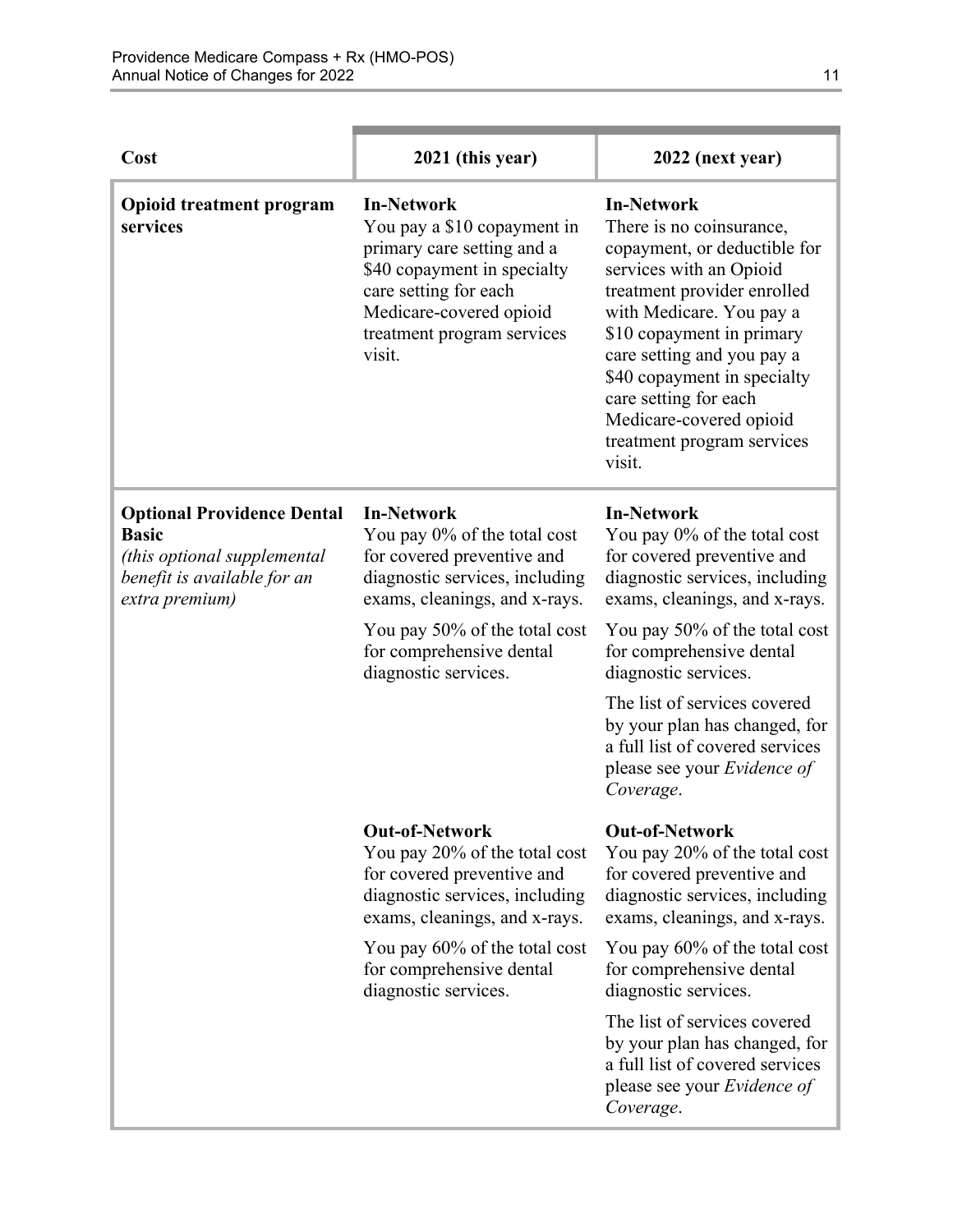| Cost                                                                                                                                 | 2021 (this year)                                                                                                                                                  | 2022 (next year)                                                                                                                                                      |
|--------------------------------------------------------------------------------------------------------------------------------------|-------------------------------------------------------------------------------------------------------------------------------------------------------------------|-----------------------------------------------------------------------------------------------------------------------------------------------------------------------|
| <b>Optional Providence Dental</b><br><b>Enhanced</b><br>(this optional supplemental<br>benefit is available for an<br>extra premium) | <b>In-Network</b><br>You pay 0% of the total cost<br>for covered preventive and<br>diagnostic services, including<br>exams, cleanings, and x-rays.                | <b>In-Network</b><br>You pay 0% of the total cost<br>for covered preventive and<br>diagnostic services, including<br>exams, cleanings, and x-rays.                    |
|                                                                                                                                      | You pay 50% of the total cost<br>for comprehensive dental<br>diagnostic services.                                                                                 | You pay 50% of the total cost<br>for comprehensive dental<br>diagnostic services.                                                                                     |
|                                                                                                                                      |                                                                                                                                                                   | The list of services covered<br>by your plan has changed, for<br>a full list of covered services<br>please see your <i>Evidence of</i><br>Coverage.                   |
|                                                                                                                                      | <b>Out-of-Network</b><br>You pay 20% of the total cost<br>for covered preventive and<br>diagnostic services, including<br>exams, cleanings, and x-rays.           | <b>Out-of-Network</b><br>You pay 20% of the total cost<br>for covered preventive and<br>diagnostic services, including<br>exams, cleanings, and x-rays.               |
|                                                                                                                                      | You pay 60% of the total cost<br>for comprehensive dental<br>diagnostic services.                                                                                 | You pay 60% of the total cost<br>for comprehensive dental<br>diagnostic services.                                                                                     |
|                                                                                                                                      |                                                                                                                                                                   | The list of services covered<br>by your plan has changed, for<br>a full list of covered services<br>please see your Evidence of<br>Coverage.                          |
| Other health care<br>professionals (e.g., nurse<br>practitioner; physician<br>assistant)                                             | <b>In-Network</b><br>You pay a \$10 copayment in<br>primary care setting and a<br>\$40 copayment in specialty<br>care setting for each<br>Medicare-covered visit. | <b>In-Network</b><br>You pay a \$0-\$10 copayment<br>in primary care setting and a<br>\$40 copayment in specialty<br>care setting for each<br>Medicare-covered visit. |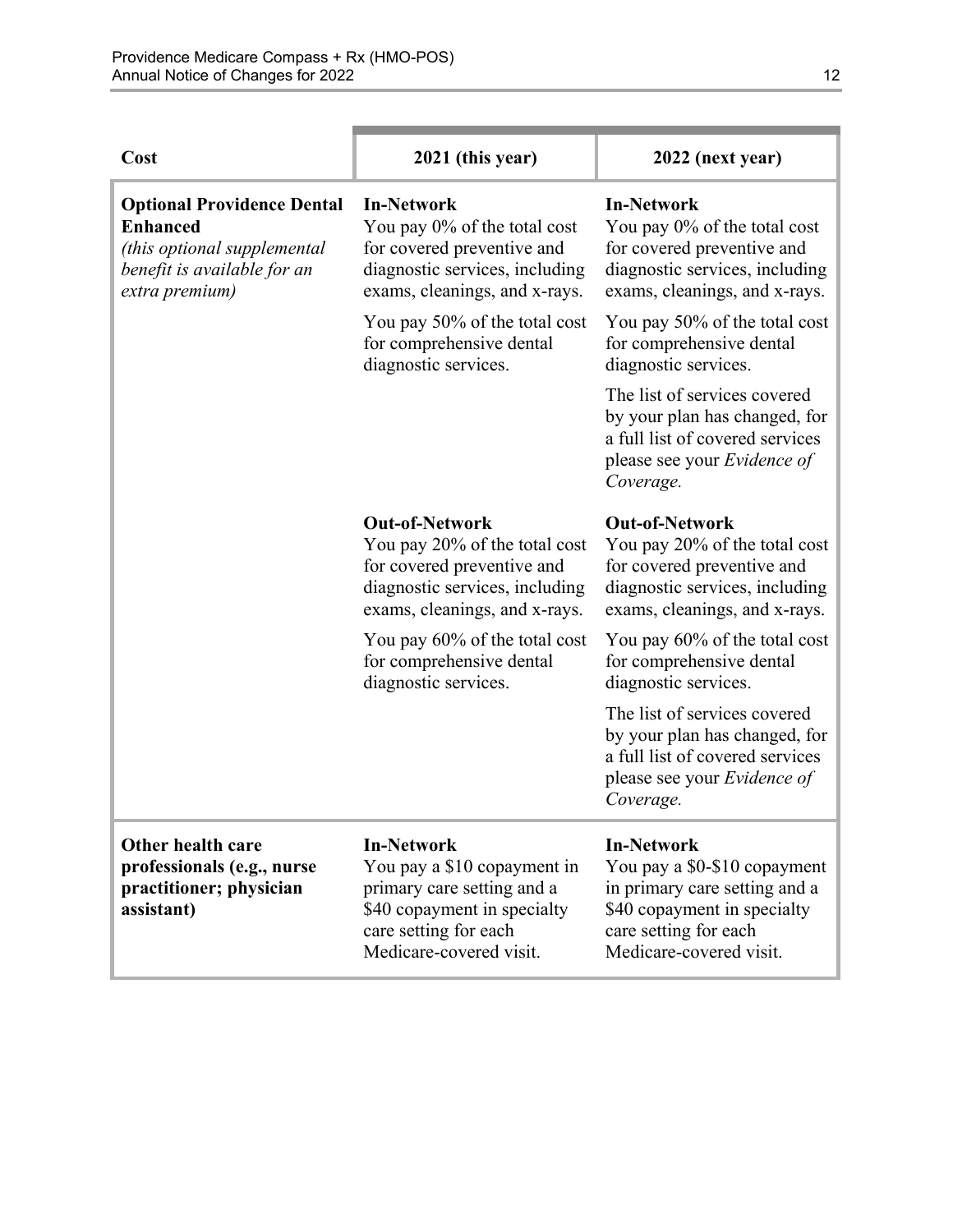| Cost                                                       | 2021 (this year)                                                                                                             | 2022 (next year)                                                                                                                                                                                                                                                                                                                                                                      |
|------------------------------------------------------------|------------------------------------------------------------------------------------------------------------------------------|---------------------------------------------------------------------------------------------------------------------------------------------------------------------------------------------------------------------------------------------------------------------------------------------------------------------------------------------------------------------------------------|
| Over-the-counter (OTC)<br>items                            | <b>In-Network and Out-of-</b><br><b>Network</b><br>Over-the-counter items are<br>not covered.                                | <b>In-Network</b><br>There is no coinsurance,<br>copayment, or deductible for<br>over-the-counter items and<br>nicotine replacement therapy.                                                                                                                                                                                                                                          |
|                                                            |                                                                                                                              | You receive a credit of \$50<br>every 3 months. You can<br>purchase from a catalog via<br>phone, web, or mail through<br>Medline. Unused credit<br>amounts carry over to the<br>next quarterly period and<br>expire on 12/31 of each year.<br><b>Out-of-Network</b><br>Out-of-network services are<br>not covered for over-the-<br>counter items and nicotine<br>replacement therapy. |
| <b>Personal Emergency</b><br><b>Response System (PERS)</b> | <b>In-Network and Out-of-</b><br><b>Network</b><br>Personal Emergency<br>Response System (PERS)<br>services are not covered. | <b>In-Network</b><br>There is no coinsurance,<br>copayment, or deductible for<br>Personal Emergency<br>Response System (PERS)<br>services.<br><b>Out-of-Network</b><br>Out-of-network services are<br>not covered for Personal<br><b>Emergency Response System</b><br>(PERS) services.                                                                                                |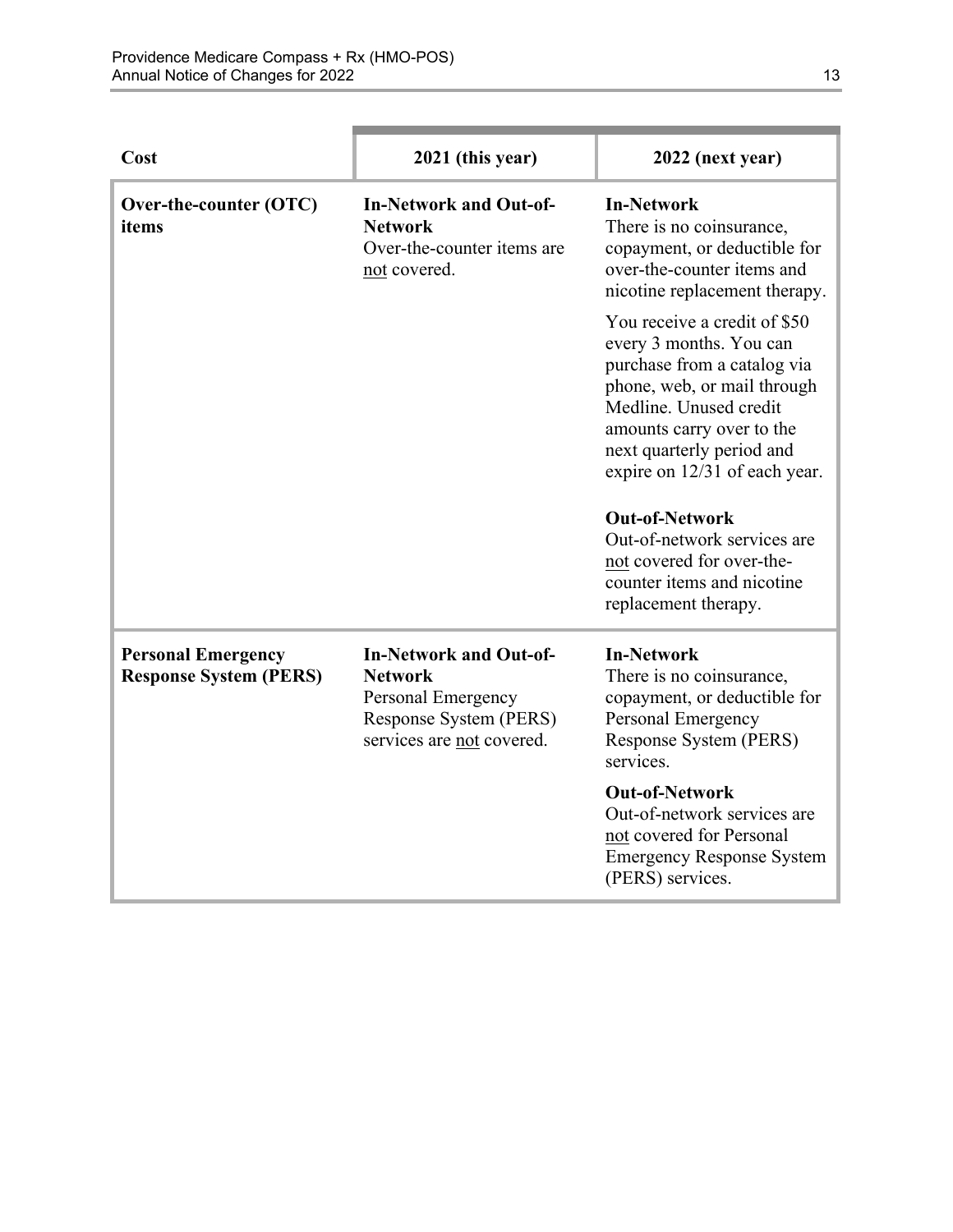| Cost                            | 2021 (this year)                                                                                                                                                                         | 2022 (next year)                                                                                                                                                                             |
|---------------------------------|------------------------------------------------------------------------------------------------------------------------------------------------------------------------------------------|----------------------------------------------------------------------------------------------------------------------------------------------------------------------------------------------|
| <b>Routine hearing services</b> | <b>In-Network and Out-of-</b><br><b>Network</b><br>Routine hearing aid<br>fitting/evaluation visits are<br>not covered.                                                                  | <b>In-Network</b><br>This benefit is administered<br>by TruHearing                                                                                                                           |
|                                 |                                                                                                                                                                                          | There is no coinsurance,<br>copayment, or deductible for<br>routine hearing aid<br>fitting/evaluation visits.                                                                                |
|                                 |                                                                                                                                                                                          | <b>Out-of-Network</b><br>Out-of-network services are<br>not covered for routine<br>hearing aid fitting/evaluation<br>visits.                                                                 |
| <b>Telehealth</b>               | <b>In-Network</b><br>You pay a \$10 copayment in<br>primary care setting and a<br>\$40 copayment in specialty<br>care setting for additional<br>Medicare-covered telehealth<br>services. | <b>In-Network</b><br>You pay a \$0-\$10 copayment<br>in primary care setting and a<br>\$40 copayment in specialty<br>care setting for additional<br>Medicare-covered telehealth<br>services. |

# <span id="page-16-0"></span>**Section 1.6 – Changes to Part D Prescription Drug Coverage**

### **Changes to Our Drug List**

Our list of covered drugs is called a Formulary or "Drug List." A copy of our Drug List is provided electronically.

We made changes to our Drug List, including changes to the drugs we cover and changes to the restrictions that apply to our coverage for certain drugs. **Review the Drug List to make sure your drugs will be covered next year and to see if there will be any restrictions.** 

If you are affected by a change in drug coverage, you can:

- **Work with your doctor (or other prescriber) and ask the plan to make an exception**  to cover the drug.
	- o To learn what you must do to ask for an exception, see Chapter 9 of your *E*v*idence of Coverage (What to do if you have a problem or complaint (coverage decisions, appeals, complaints))* or call Customer Service.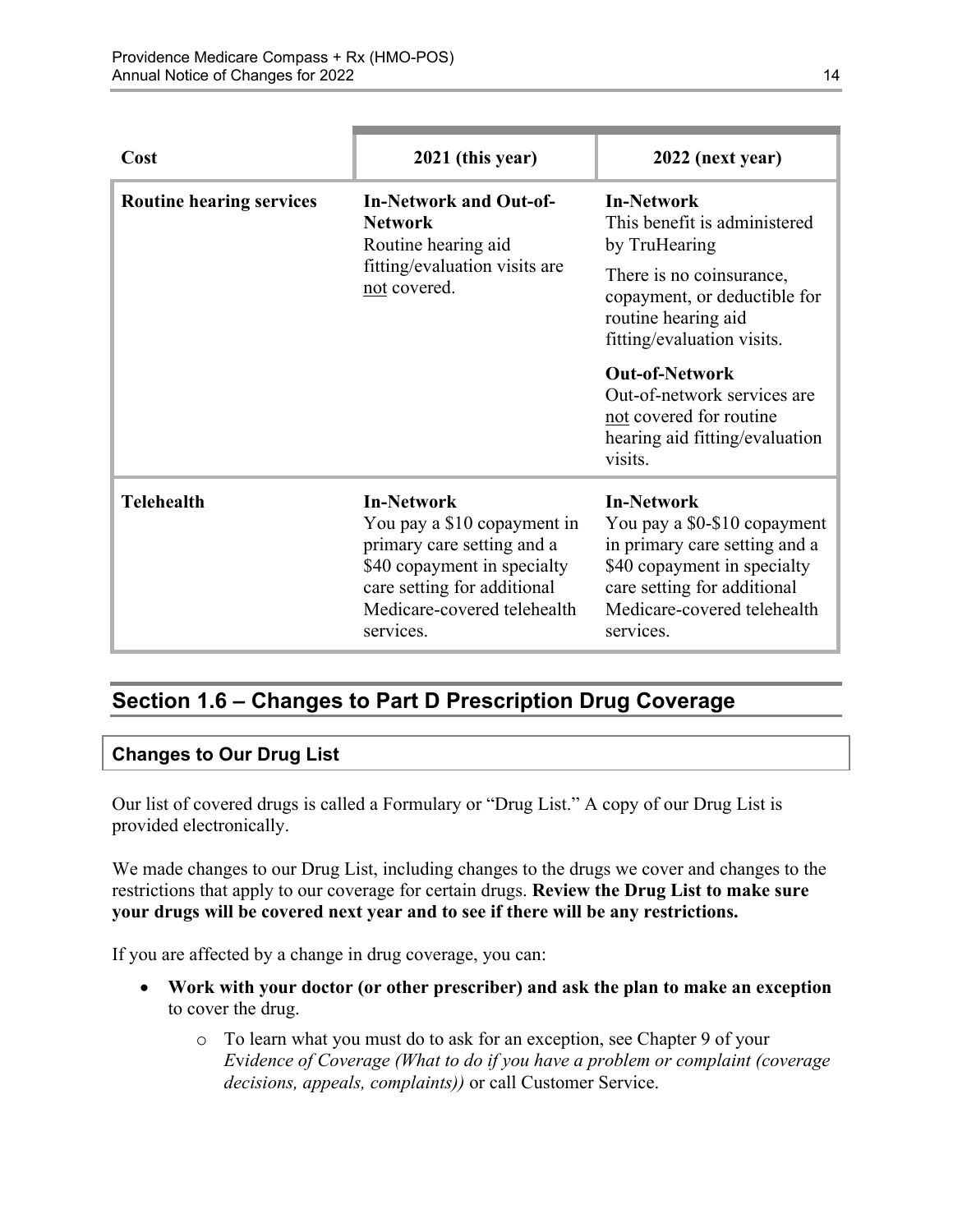**Work with your doctor (or other prescriber) to find a different drug** that we cover. You can call Customer Service to ask for a list of covered drugs that treat the same medical condition.

 Section 5.2 of the *Evidence of Coverage.*) During the time when you are getting a temporary In some situations, we are required to cover a temporary supply of a non-formulary drug in the first 90 days of the plan year or the first 90 days of membership to avoid a gap in therapy. (To learn more about when you can get a temporary supply and how to ask for one, see Chapter 5, supply of a drug, you should talk with your doctor to decide what to do when your temporary supply runs out. You can either switch to a different drug covered by the plan or ask the plan to make an exception for you and cover your current drug.

If you had an approved formulary exception during the previous year, a new request may need to be submitted for the current year. To see if you need a new formulary exception request, you may call Customer Service.

Most of the changes in the Drug List are new for the beginning of each year. However, during the year, we might make other changes that are allowed by Medicare rules.

When we make these changes to the Drug List during the year, you can still work with your doctor (or other prescriber) and ask us to make an exception to cover the drug. We will also continue to update our online Drug List as scheduled and provide other required information to reflect drug changes. (To learn more about changes we may make to the Drug List, see Chapter 5, Section 6 of the Evidence of Coverage.)

### **Changes to Prescription Drug Costs**

*Note:* If you are in a program that helps pay for your drugs ("Extra Help"), **the information about costs for Part D prescription drugs may not apply to you.** We have included a separate insert, called the "Evidence of Coverage Rider for People Who Get Extra Help Paying for Prescription Drugs" (also called the "Low Income Subsidy Rider" or the "LIS Rider"), which tells you about your drug costs. If you receive "Extra Help" and didn't receive this insert with this packet, please call Customer Service and ask for the "LIS Rider."

There are four "drug payment stages." How much you pay for a Part D drug depends on which drug payment stage you are in. (You can look in Chapter 6, Section 2 of your *Evidence of Coverage* for more information about the stages.)

The information below shows the changes for next year to the first two stages – the Yearly Deductible Stage and the Initial Coverage Stage. (Most members do not reach the other two stages – the Coverage Gap Stage or the Catastrophic Coverage Stage. To get information about your costs in these stages, look at Chapter 6, Sections 6 and 7, in the *Evidence of Coverage*, which is located on our website at [www.ProvidenceHealthAssurance.com](http://www.ProvidenceHealthAssurance.com). You may also call Customer Service to ask us to mail you an *Evidence of Coverage*.)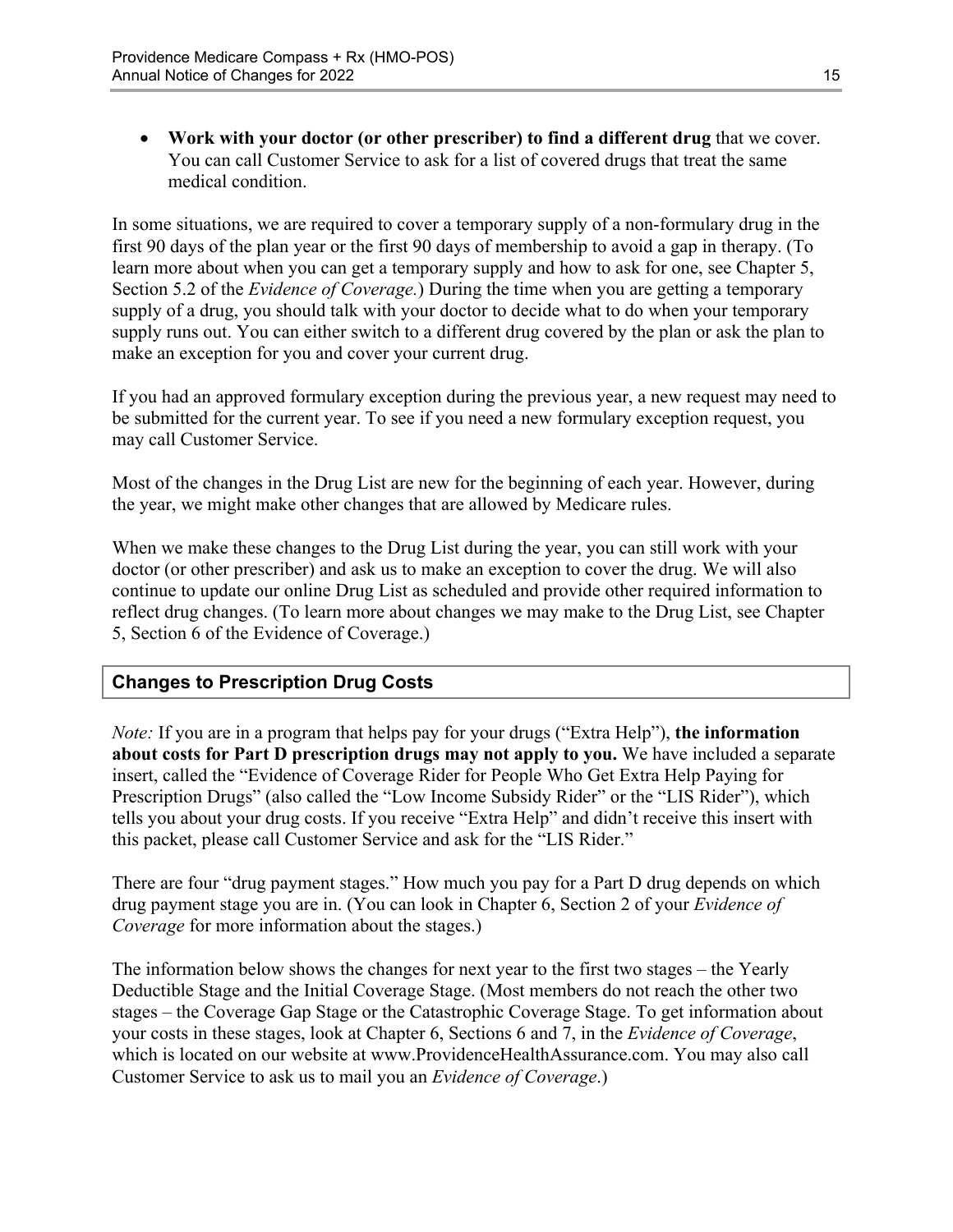#### **Changes to the Deductible Stage**

| <b>Stage</b>                                      | 2021 (this year)                                                                                                                                                                                                                                                                                                                                                                                                                                                                                                        | 2022 (next year)                                                                  |
|---------------------------------------------------|-------------------------------------------------------------------------------------------------------------------------------------------------------------------------------------------------------------------------------------------------------------------------------------------------------------------------------------------------------------------------------------------------------------------------------------------------------------------------------------------------------------------------|-----------------------------------------------------------------------------------|
| <b>Stage 1: Yearly Deductible</b><br><b>Stage</b> | The deductible is \$175.<br>During this stage, you pay<br>\$3 per prescription cost<br>sharing for drugs on Tier 1<br>and \$12 per prescription<br>cost sharing for drugs on<br>Tier 2 from a <i>preferred</i><br>retail pharmacy; \$14 per<br>prescription cost sharing<br>for drugs on Tier 1 and<br>\$20 per prescription cost<br>sharing for drugs on Tier 2<br>from a <i>standard</i> retail<br>pharmacy; and the full<br>cost of drugs on Tier 3, 4,<br>and 5 until you have<br>reached the yearly<br>deductible. | Because we have no<br>deductible, this payment<br>stage does not apply to<br>you. |

### **Changes to Your Cost Sharing in the Initial Coverage Stage**

To learn how copayments and coinsurance work, look at Chapter 6, Section 1.2, *Types of out-ofpocket costs you may pay for covered drugs* in your *Evidence of Coverage*.

| <b>Stage</b>                                                                                                                                             | 2021 (this year)                                                                                | 2022 (next year)                                                                                |
|----------------------------------------------------------------------------------------------------------------------------------------------------------|-------------------------------------------------------------------------------------------------|-------------------------------------------------------------------------------------------------|
| <b>Stage 2: Initial Coverage Stage</b><br>During this stage, the plan pays its<br>share of the cost of your drugs and<br>you pay your share of the cost. | Your cost for a one-month<br>supply at a network<br>pharmacy:                                   | Your cost for a one-month<br>supply at a network<br>pharmacy:                                   |
| The costs in this row are for a one-<br>month (30-day) supply when you<br>fill your prescription at a network<br>pharmacy.                               | <b>Tier 1 Preferred Generic:</b><br>Standard cost sharing:<br>You pay \$14 per<br>prescription. | <b>Tier 1 Preferred Generic:</b><br>Standard cost sharing:<br>You pay \$14 per<br>prescription. |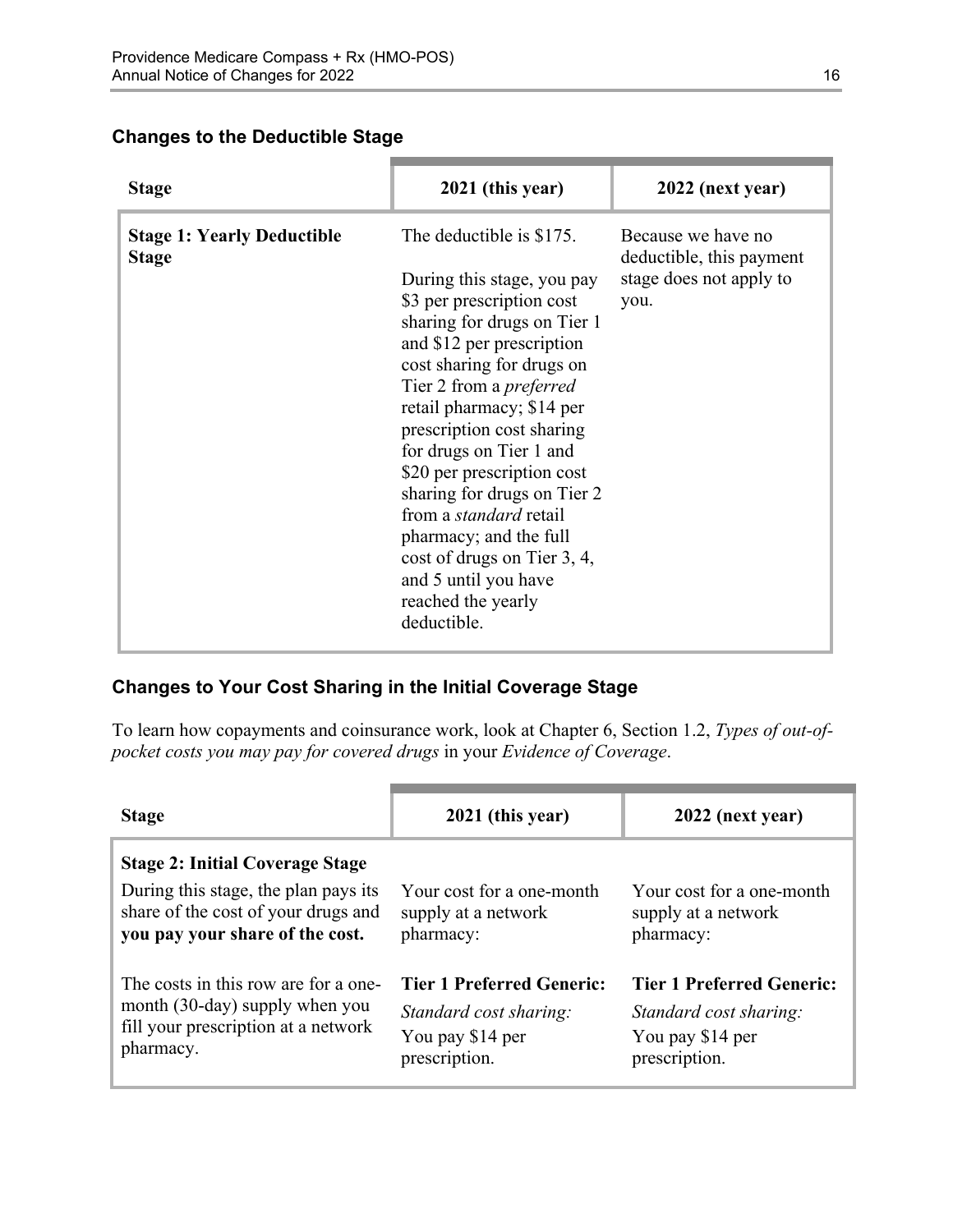| <b>Stage</b>                                                                                                                                                    | 2021 (this year)                                                                                                            | 2022 (next year)                                                                                                        |
|-----------------------------------------------------------------------------------------------------------------------------------------------------------------|-----------------------------------------------------------------------------------------------------------------------------|-------------------------------------------------------------------------------------------------------------------------|
| For information about the costs for<br>a long-term supply or for mail-<br>order prescriptions, look in<br>Chapter 6, Section 5 of your<br>Evidence of Coverage. | Preferred cost sharing:<br>You pay \$3 per<br>prescription.                                                                 | Preferred cost sharing:<br>You pay \$3 per<br>prescription.                                                             |
| We changed the tier for some of                                                                                                                                 | <b>Tier 2 Generic:</b>                                                                                                      | <b>Tier 2 Generic:</b>                                                                                                  |
| the drugs on our Drug List. To see<br>if your drugs will be in a different<br>tier, look them up on the Drug<br>List.                                           | Standard cost sharing:<br>You pay \$20 per<br>prescription.                                                                 | Standard cost sharing:<br>You pay \$20 per<br>prescription.                                                             |
|                                                                                                                                                                 | Additional coverage for<br>Select Insulins not<br>available.                                                                | You pay \$20 per<br>prescription for Select<br>Insulins.                                                                |
|                                                                                                                                                                 | Preferred cost sharing:<br>You pay \$12 per<br>prescription.                                                                | Preferred cost sharing:<br>You pay \$12 per<br>prescription.                                                            |
|                                                                                                                                                                 | Additional coverage for<br>Select Insulins not<br>available.                                                                | You pay \$10 per<br>prescription for Select<br>Insulins.                                                                |
|                                                                                                                                                                 | <b>Tier 3 Preferred Brand:</b>                                                                                              | <b>Tier 3 Preferred Brand:</b>                                                                                          |
|                                                                                                                                                                 | Standard cost sharing:<br>You pay \$47 per<br>prescription.<br>Additional coverage for<br>Select Insulins not<br>available. | Standard cost sharing:<br>You pay \$47 per<br>prescription.<br>You pay \$35 per<br>prescription for Select<br>Insulins. |
|                                                                                                                                                                 | Preferred cost sharing:<br>You pay \$47 per<br>prescription.                                                                | Preferred cost sharing:<br>You pay \$47 per<br>prescription.                                                            |
|                                                                                                                                                                 | Additional coverage for<br>Select Insulins not<br>available.                                                                | You pay \$35 per<br>prescription for Select<br>Insulins.                                                                |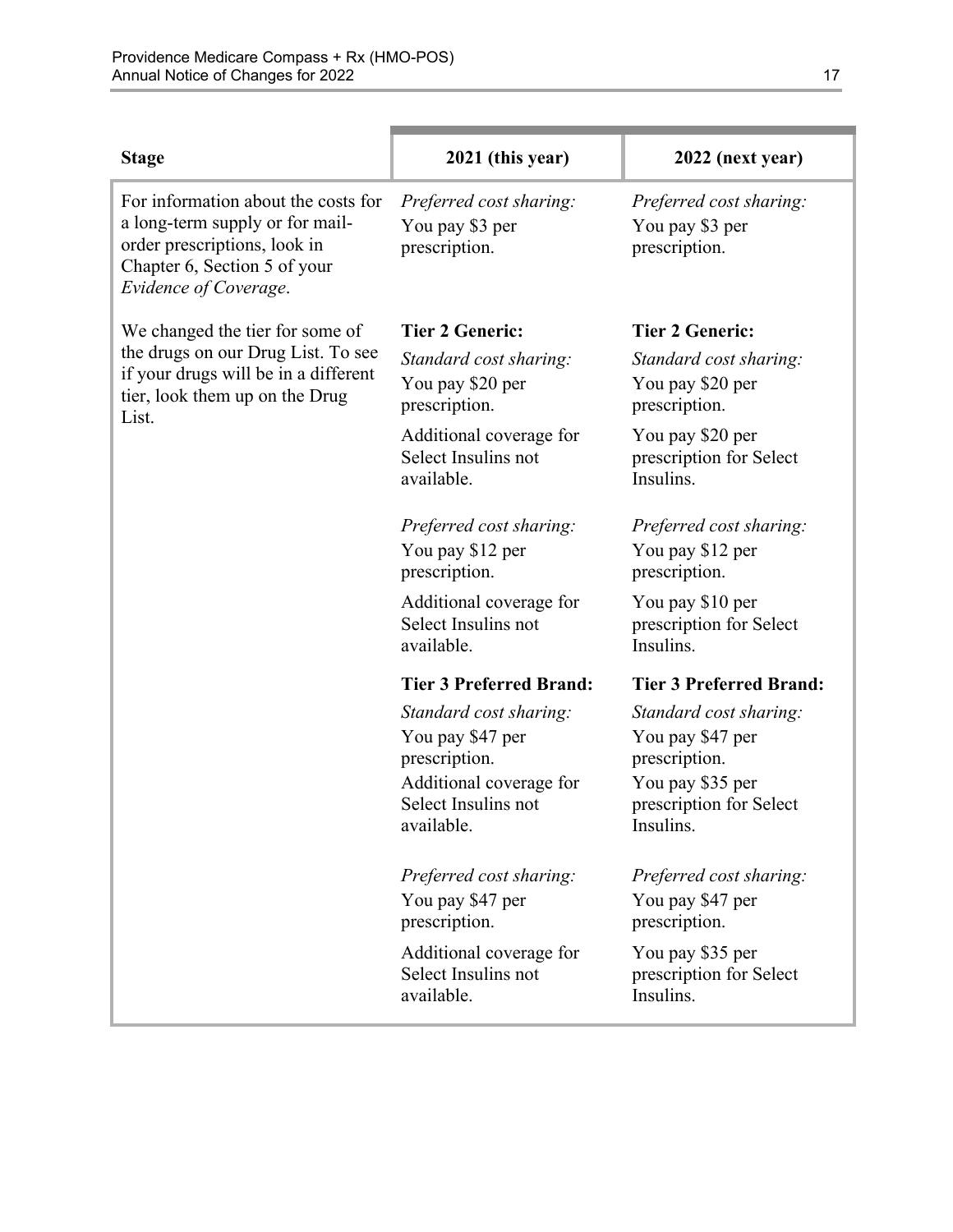| <b>Stage</b> | 2021 (this year)                                                                                                    | 2022 (next year)                                                                                                    |
|--------------|---------------------------------------------------------------------------------------------------------------------|---------------------------------------------------------------------------------------------------------------------|
|              | <b>Tier 4 Non-Preferred</b><br>Drug:                                                                                | <b>Tier 4 Non-Preferred</b><br>Drug:                                                                                |
|              | Standard cost sharing:                                                                                              | Standard cost sharing:                                                                                              |
|              | You pay \$100 per<br>prescription.                                                                                  | You pay \$100 per<br>prescription.                                                                                  |
|              | Preferred cost sharing:                                                                                             | Preferred cost sharing:                                                                                             |
|              | You pay \$100 per<br>prescription.                                                                                  | You pay \$100 per<br>prescription.                                                                                  |
|              | <b>Tier 5 Specialty:</b>                                                                                            | <b>Tier 5 Specialty:</b>                                                                                            |
|              | Standard cost sharing:                                                                                              | Standard cost sharing:                                                                                              |
|              | You pay 29% of the total<br>cost.                                                                                   | You pay 33% of the total<br>cost.                                                                                   |
|              | Preferred cost sharing:<br>You pay 29% of the total<br>cost.                                                        | Preferred cost sharing:<br>You pay 33% of the total<br>cost.                                                        |
|              | Tier 6: Not covered                                                                                                 | <b>Tier 6 \$0 Part D Vaccines:</b><br>Standard cost sharing:<br>You pay \$0 per<br>prescription.                    |
|              |                                                                                                                     | Preferred cost sharing:<br>You pay \$0 per<br>prescription.                                                         |
|              | Once your total drug costs<br>have reached \$4,130, you<br>will move to the next stage<br>(the Coverage Gap Stage). | Once your total drug costs<br>have reached \$4,430, you<br>will move to the next stage<br>(the Coverage Gap Stage). |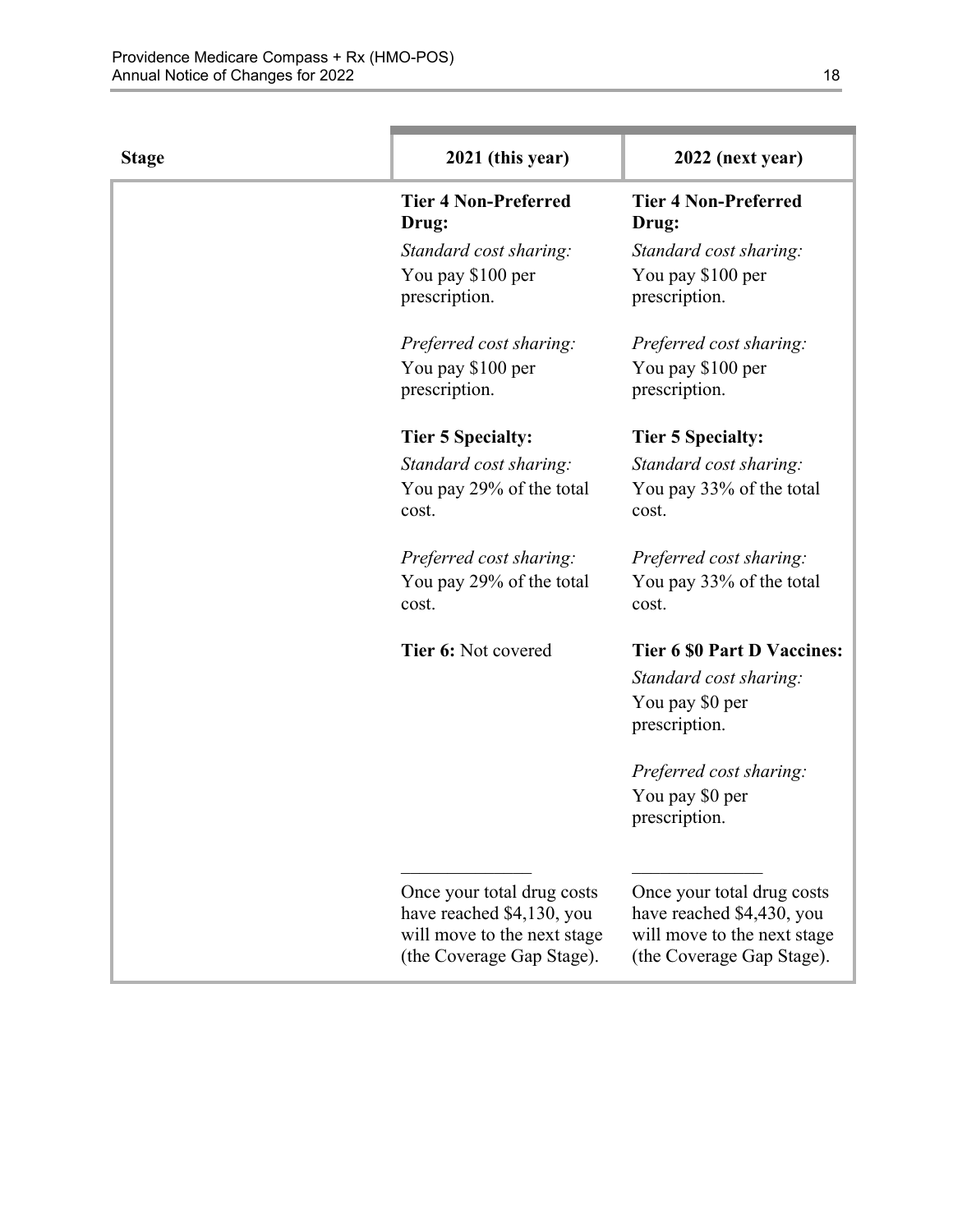### **Changes to the Coverage Gap and Catastrophic Coverage Stages**

The other two drug coverage stages – the Coverage Gap Stage and the Catastrophic Coverage Stage – are for people with high drug costs. **Most members do not reach the Coverage Gap Stage or the Catastrophic Coverage Stage**. Providence Medicare Compass + Rx (HMO-POS) offers additional gap coverage for Select Insulins. During the Coverage Gap stage, your out-ofpocket costs for Select Insulins will be \$10-\$35 per month. For information about your costs in these stages, look at Chapter 6, Sections 6 and 7, in your *Evidence of Coverage*.

# <span id="page-21-0"></span>**SECTION 2 Administrative Changes**

| <b>Description</b>                                                   | 2021 (this year)                                                                   | 2022 (next year)                                                                                                                                                   |
|----------------------------------------------------------------------|------------------------------------------------------------------------------------|--------------------------------------------------------------------------------------------------------------------------------------------------------------------|
| Medicare Part B prescription<br>drugs - Step Therapy<br>requirement. | There is no step therapy<br>requirement for Medicare<br>Part B prescription drugs. | Medicare Part B<br>prescription drugs may be<br>subject to a step therapy<br>requirement. Refer to the<br>2022 Evidence of Coverage<br>for additional information. |

# <span id="page-21-1"></span>**SECTION 3 Deciding Which Plan to Choose**

# <span id="page-21-2"></span>**Section 3.1 – If you want to stay in Providence Medicare Compass + Rx (HMO-POS)**

**To stay in our plan you don't need to do anything.** If you do not sign up for a different plan or change to Original Medicare by December 7, you will automatically be enrolled in our Providence Medicare Compass + Rx (HMO-POS).

### <span id="page-21-3"></span>**Section 3.2 – If you want to change plans**

We hope to keep you as a member next year but if you want to change for 2022 follow these steps:

### **Step 1: Learn about and compare your choices**

- You can join a different Medicare health plan timely,
- *OR*-- You can change to Original Medicare. If you change to Original Medicare, you will need to decide whether to join a Medicare drug plan. If you do not enroll in a Medicare drug plan, please see Section 1.1 regarding a potential Part D late enrollment penalty.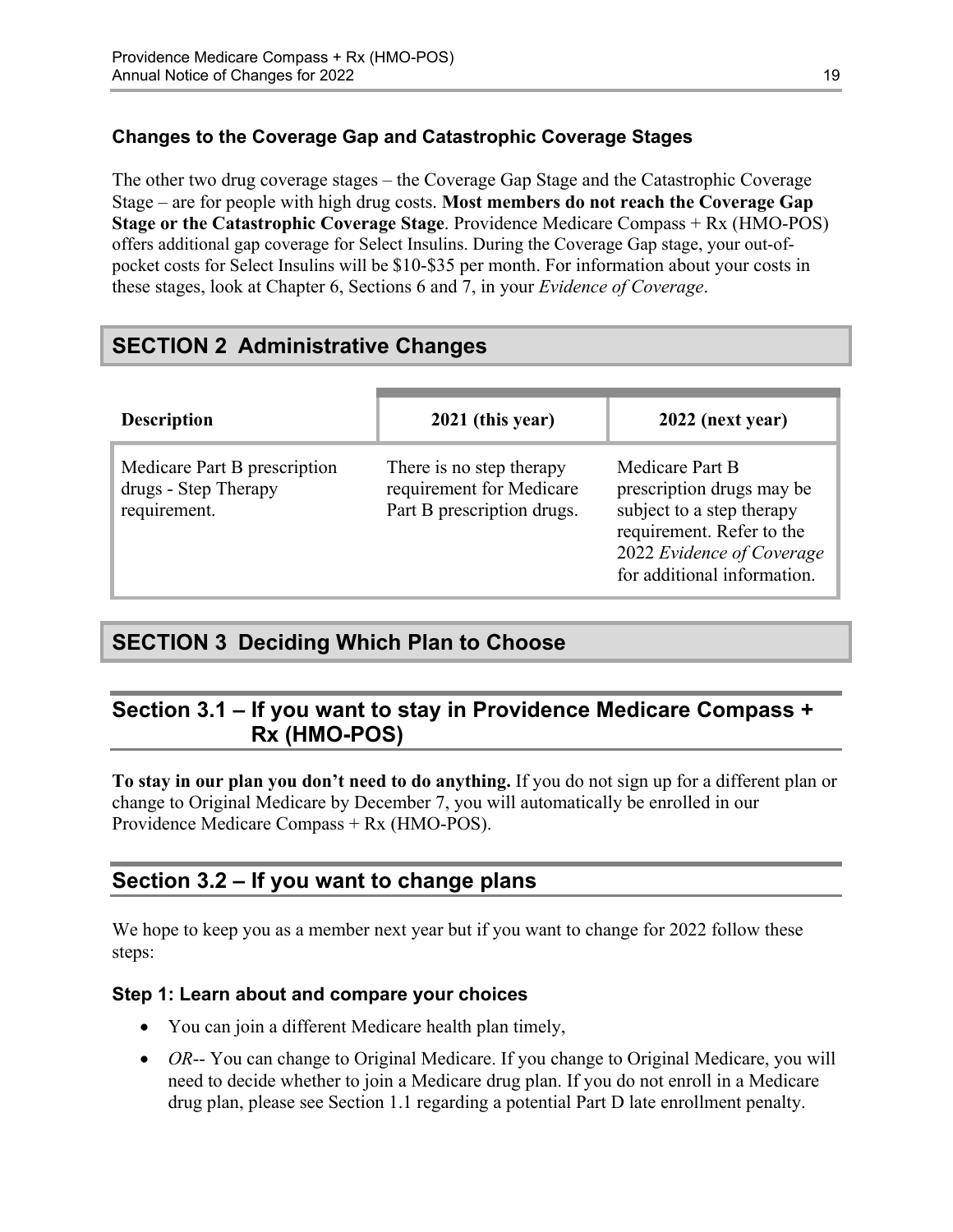To learn more about Original Medicare and the different types of Medicare plans, read the *Medicare & You 2022* handbook, call your State Health Insurance Assistance Program (see Section 5), or call Medicare (see Section 7.2).

You can also find information about plans in your area by using the Medicare Plan Finder on the Medicare website. Go to [www.medicare.gov/plan-compare](http://www.medicare.gov/plan-compare). **Here, you can find information about costs, coverage, and quality ratings for Medicare plans.** 

As a reminder, Providence Health Assurance offers other Medicare health plans These other plans may differ in coverage, monthly premiums, and cost-sharing amounts.

### **Step 2: Change your coverage**

- To **change to a different Medicare health plan**, enroll in the new plan. You will automatically be disenrolled from Providence Medicare Compass + Rx (HMO-POS).
- To **change to Original Medicare with a prescription drug plan,** enroll in the new drug plan. You will automatically be disenrolled from Providence Medicare Compass + Rx (HMO-POS).
- To **change to Original Medicare without a prescription drug plan**, you must either:
	- $\circ$  Send us a written request to disenroll. Contact Customer Service if you need more information on how to do this (phone numbers are in Section 7.1 of this booklet).
	- o  *or –* Contact **Medicare**, at 1-800-MEDICARE (1-800-633-4227), 24 hours a day, 7 days a week, and ask to be disenrolled. TTY users should call 1-877-486-2048.

# <span id="page-22-0"></span>**SECTION 4 Deadline for Changing Plans**

If you want to change to a different plan or to Original Medicare for next year, you can do it from **October 15 until December 7.** The change will take effect on January 1, 2022.

### **Are there other times of the year to make a change?**

In certain situations, changes are also allowed at other times of the year. For example, people with Medicaid, those who get "Extra Help" paying for their drugs, those who have or are leaving employer coverage, and those who move out of the service area may be allowed to make a change at other times of the year. For more information, see Chapter 10, Section 2.3 of the *Evidence of Coverage.* 

 Chapter 10, Section 2.2 of the *Evidence of Coverage*. If you enrolled in a Medicare Advantage plan for January 1, 2022, and don't like your plan choice, you can switch to another Medicare health plan (either with or without Medicare prescription drug coverage) or switch to Original Medicare (either with or without Medicare prescription drug coverage) between January 1 and March 31, 2022. For more information, see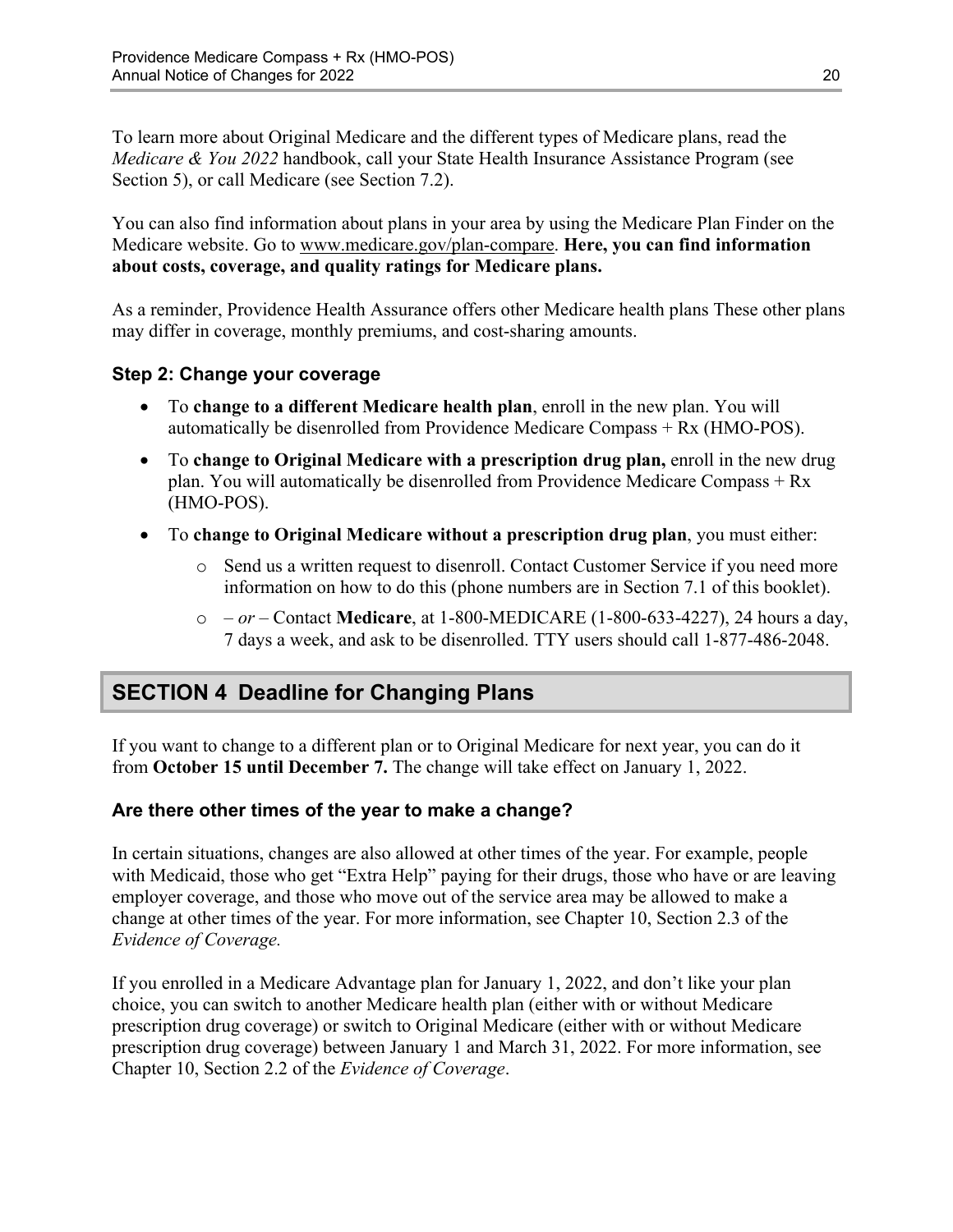# <span id="page-23-0"></span>**SECTION 5 Programs That Offer Free Counseling about Medicare**

The State Health Insurance Assistance Program (SHIP) is a government program with trained counselors in every state. In Oregon, the SHIP is called Senior Health Insurance Benefits Assistance (SHIBA).

 SHIBA is independent (not connected with any insurance company or health plan). It is a state program that gets money from the Federal government to give **free** local health insurance counseling to people with Medicare. SHIBA counselors can help you with your Medicare questions or problems. They can help you understand your Medicare plan choices and answer questions about switching plans. You can call SHIBA at 1-800-722-4134 (TTY 711). You can learn more about SHIBA by visiting their website ([www.healthcare.oregon.gov/shiba](http://healthcare.oregon.gov/shiba)).

# <span id="page-23-1"></span>**SECTION 6 Programs That Help Pay for Prescription Drugs**

You may qualify for help paying for prescription drugs.

- **"Extra Help" from Medicare.** People with limited incomes may qualify for "Extra Help" to pay for their prescription drug costs. If you qualify, Medicare could pay up to 75% or more of your drug costs including monthly prescription drug premiums, annual deductibles, and coinsurance. Additionally, those who qualify will not have a coverage gap or late enrollment penalty. Many people are eligible and don't even know it. To see if you qualify, call:
	- $\circ$  1-800-MEDICARE (1-800-633-4227). TTY users should call 1-877-486-2048, 24 hours a day/7 days a week;
	- $\circ$  The Social Security Office at 1-800-772-1213 between 7 am and 7 pm, Monday through Friday. TTY users should call, 1-800-325-0778 (applications); or
	- o Your State Medicaid Office (applications).
- **Prescription Cost-sharing Assistance for Persons with HIV/AIDS.** The AIDS Drug Assistance Program (ADAP) helps ensure that ADAP-eligible individuals living with HIV/AIDS have access to life-saving HIV medications. Individuals must meet certain criteria, including proof of State residence and HIV status, low income as defined by the State, and uninsured/under-insured status. Medicare Part D prescription drugs that are also covered by ADAP qualify for prescription cost-sharing assistance through CAREAssist. For information on eligibility criteria, covered drugs, or how to enroll in the program, please call CAREAssist at 971-673-0144 or 1-800-805-2313 (TTY 711).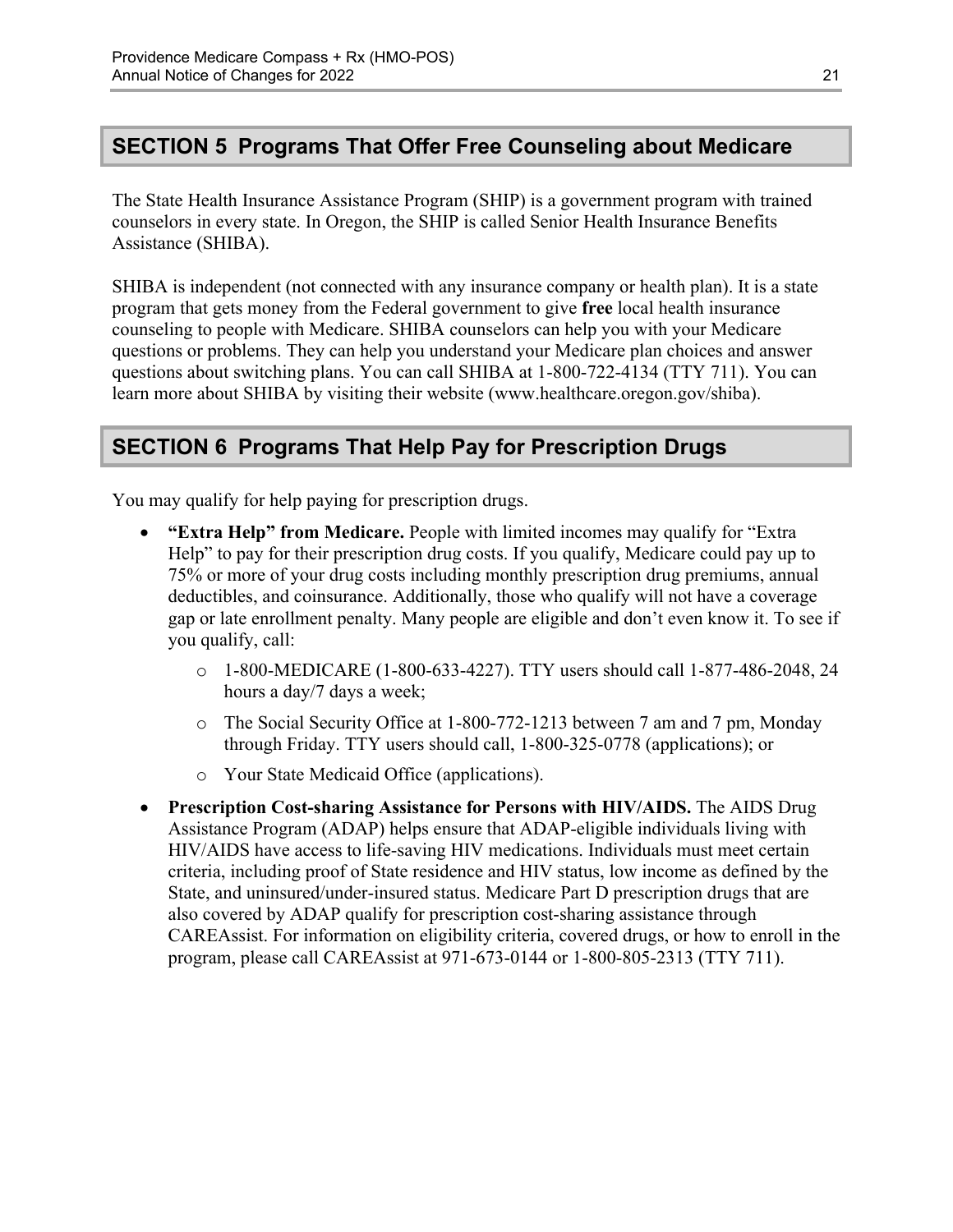# <span id="page-24-0"></span>**SECTION 7 Questions?**

# <span id="page-24-1"></span>**Section 7.1 – Getting Help from Providence Medicare Compass + Rx (HMO-POS)**

Questions? We're here to help. Please call Customer Service at 503-574-8000 or 1-800-603 2340. (TTY only, call 711). We are available for phone calls 8 a.m. to 8 p.m. (Pacific Time), seven days a week. Calls to these numbers are free.

### **Read your 2022** *Evidence of Coverage* **(it has details about next year's benefits and costs)**

This *Annual Notice of Changes* gives you a summary of changes in your benefits and costs for 2022. For details, look in the 2022 *Evidence of Coverage* for Providence Medicare Compass + Rx (HMO-POS). The *Evidence of Coverage* is the legal, detailed description of your plan benefits. It explains your rights and the rules you need to follow to get covered services and prescription drugs. A copy of the *Evidence of Coverage* is located on our website at [www.ProvidenceHealthAssurance.com.](http://www.ProvidenceHealthAssurance.com) You may also call Customer Service to ask us to mail you an *Evidence of Coverage*.

### **Visit our Website**

You can also visit our website at [www.ProvidenceHealthAssurance.com.](http://www.ProvidenceHealthAssurance.com) As a reminder, our website has the most up-to-date information about our provider network (*Provider and Pharmacy Directory*) and our list of covered drugs (Formulary/Drug List).

# <span id="page-24-2"></span>**Section 7.2 – Getting Help from Medicare**

To get information directly from Medicare:

### **Call 1-800-MEDICARE (1-800-633-4227)**

You can call 1-800-MEDICARE (1-800-633-4227), 24 hours a day, 7 days a week. TTY users should call 1-877-486-2048.

### **Visit the Medicare Website**

You can visit the Medicare website ([www.medicare.gov\)](http://www.medicare.gov/). It has information about cost, coverage, and quality ratings to help you compare Medicare health plans. You can find information about plans available in your area by using the Medicare Plan Finder on the Medicare website. (To view the information about plans, go to [www.medicare.gov/plan-compare.](http://www.medicare.gov/plan-compare))